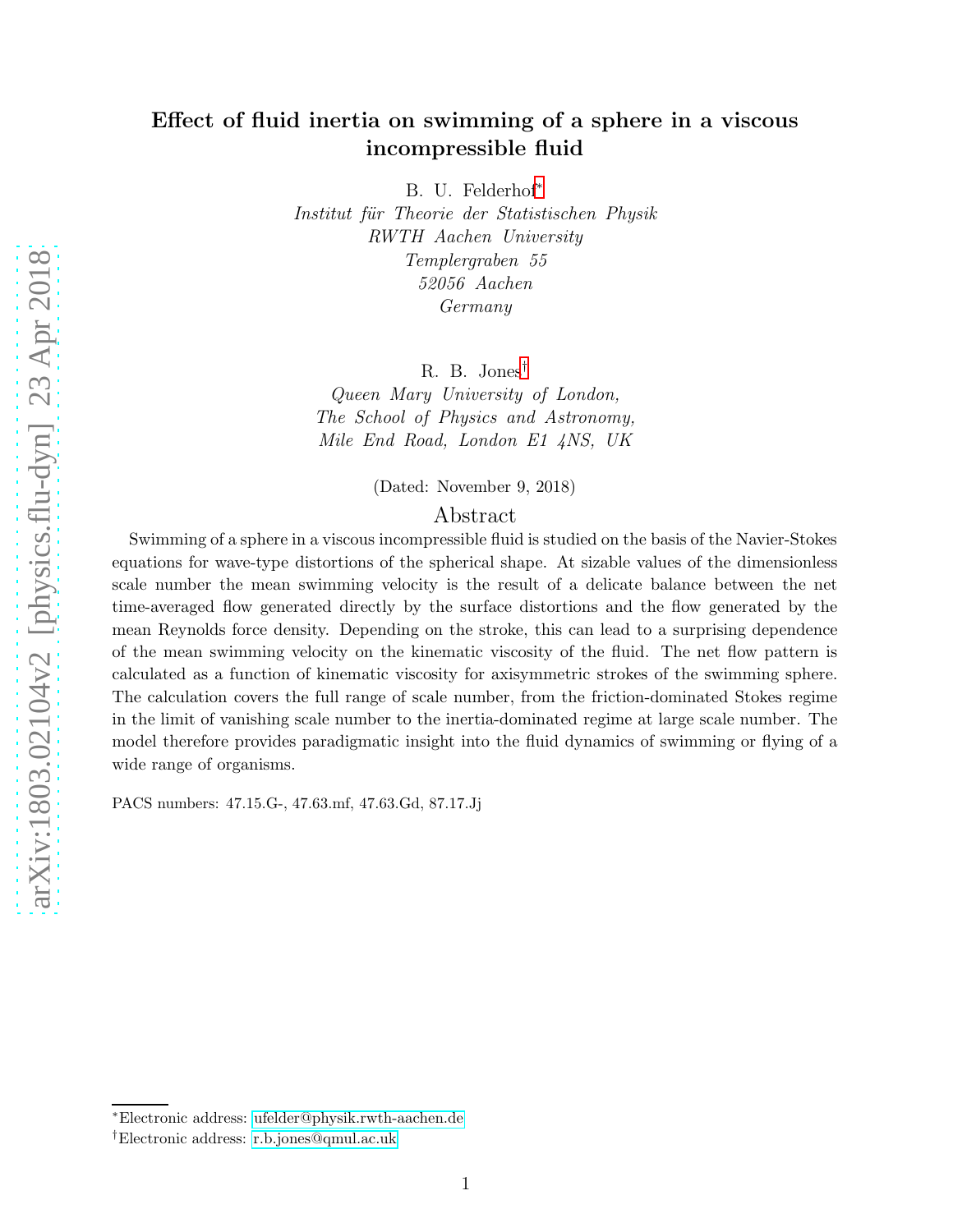#### I. INTRODUCTION

The theory of swimming of nearly spherical microorganisms was developed first by Lighthill [\[1\]](#page-25-0) and Blake [\[2](#page-25-1)]. The Reynolds number for a microorganism is small and the theory can be based on the time-independent Stokes equations [\[3](#page-25-2)],[\[4\]](#page-25-3). Work in this area was reviewed by Lauga and Powers [\[5](#page-25-4)].

In the swimming of larger bodies inertia of the fluid can no longer be neglected. The Reynolds stress causes a reactive flow which modifies the Stokes flow. In earlier work we discussed the effect of fluid inertia on swimming on the basis of the complete set of Navier-Stokes equations [\[6\]](#page-25-5). As the simplest geometry we studied the swimming of a sphere with no-slip boundary condition due to time-harmonic surface distortions [\[7\]](#page-25-6). The swimming velocity was evaluated to second order in the amplitude of distortions as an average over a period of time. In terms of the dimensionless ratio  $\varepsilon = \xi/a$ , where  $\xi$  is the amplitude of stroke and  $\alpha$  is the ratio of the undistorted sphere, the mean swimming velocity and the mean rate of dissipation were calculated to order  $\varepsilon^2$ .

The effect of fluid inertia may be characterized by the dimensionless ratio  $s^2 = a^2 \omega \rho/(2\eta)$ , where  $\omega$  is the frequency of the stroke,  $\rho$  is the mass density of the fluid, and  $\eta$  is the shear viscosity. For fixed a and  $\omega$  one may consider the full range of kinematic viscosity  $\nu = \eta/\rho$ . The Stokes limit corresponds to  $s = 0$ . In this limit the Reynolds stress vanishes. For larger values of the scale number s the Reynolds stress becomes important.

In earlier work we calculated the mean swimming velocity and the mean rate of dissipation of a swimming sphere in the full range of scale number  $[8]$ . For finite values of s the theory employs mode functions which become singular in the limit  $s = 0$ . This causes mathematical difficulties which obscure the relation to the Stokes limit. In our earlier work [\[8\]](#page-25-7) we used a modified set of mode functions for small s to facilitate the study of low frequency behavior. We show here that the theory can be improved by a matrix representation based on the surface modes of the Stokes limit theory.

The new representation allows us to study the mean swimming velocity for a choice of stroke which is the same for all values of the scale number s. As a consequence the dependence of the mean swimming velocity on scale number is due entirely to the variation of mass density and viscosity of the fluid. It turns out that the swimming velocity has a surprising dependence on  $s$ . For certain strokes the swimming velocity changes sign as  $s$ increases.

The calculations show that for larger values of s there is a delicate balance between the direct effect of surface distortion and the indirect effect of the Reynolds stress. The two contributions to the mean swimming velocity, generated directly and indirectly, nearly cancel for large s, whereas for small s the indirect contribution vanishes.

Our earlier work [\[8](#page-25-7)] was limited to a calculation of the mean swimming velocity as a function of the stroke and of fluid properties. In the present article we study in addition the mean flow pattern of a swimmer, the mean being defined as the time-average over a period. It is interesting to see for fixed chosen stroke how the flow pattern changes as the kinematic viscosity decreases from a high value in the friction-dominated Stokes regime to a low value in the inertia-dominated regime.

We view the effect of swimming as force-free convection of a body in self-generated fluid flow. It is of interest to study the net time-averaged flow as a superposition of the direct and indirect contributions. Both contributions depend on the scale number s, and again for large s the two contributions nearly cancel, whereas for small s the indirect contribution tends to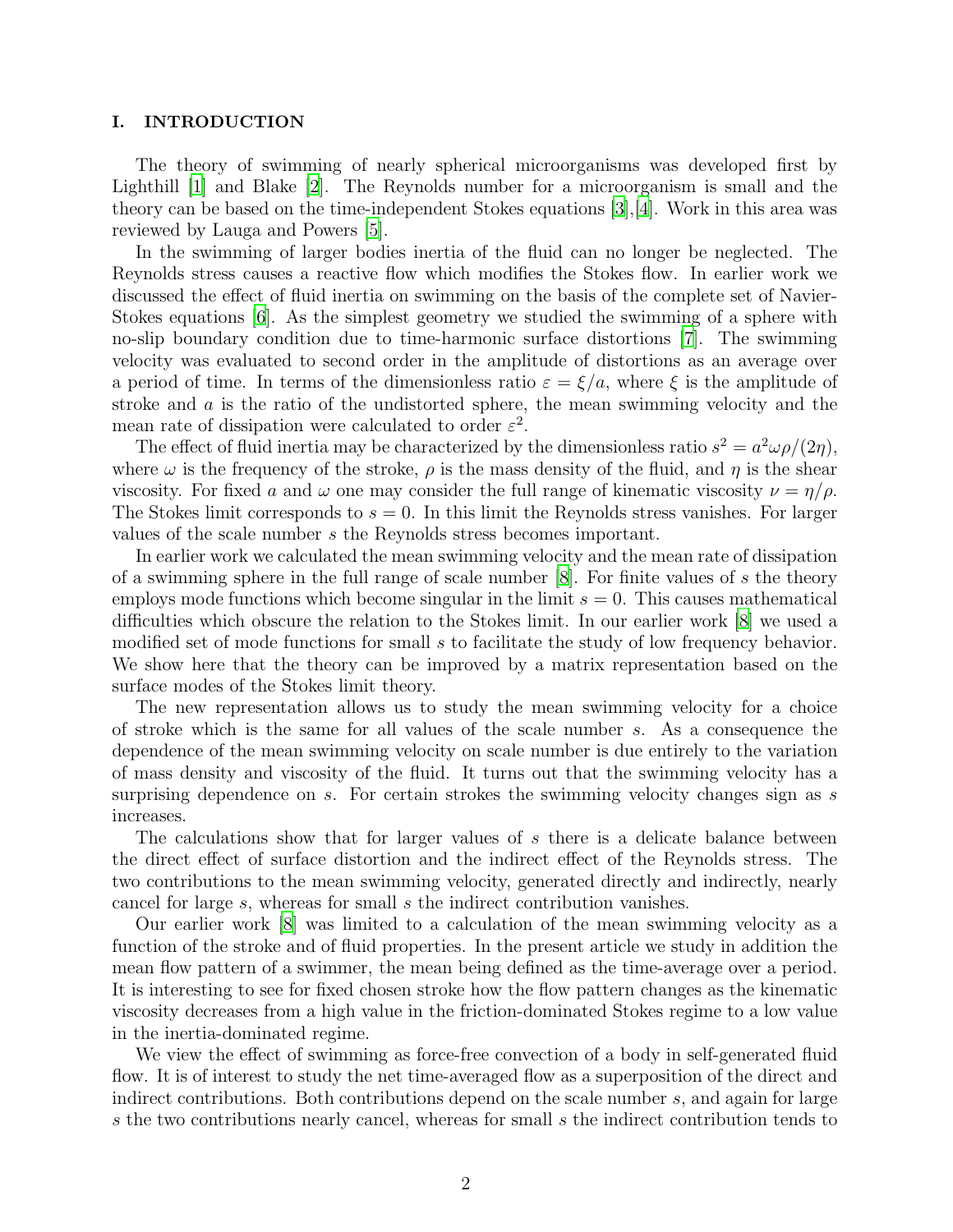zero. We show in examples that for fixed stroke the net flow pattern varies significantly as a function of scale number. The calculations are exact to order  $\varepsilon^2$ . We emphasize that the calculation covers the full range of scale number.

The calculation is conceptually important. Although the sphere geometry is rather special, it has the advantage that the calculation on the basis of the Navier-Stokes equations can be performed in full analytic detail. The calculation turns out to be surprisingly complex. It exhibits the subtle interplay of friction and inertia in the fluid dynamics of swimming, and can serve as a guide in the analysis of more realistic geometries, such as a distorting spheroid.

The effect of Reynolds stress on the translational velocity of a  $B_1B_2$ -active particle, a so-called squirmer, was studied by Wang and Ardekani [\[9](#page-25-8)], by Khair and Chisholm [\[10](#page-25-9)], and by Chisholm et al. [\[11](#page-25-10)]. Spelman and Lauga [\[12\]](#page-25-11) studied the translational velocity of a squirmer in the inertia-dominated limit to order  $\varepsilon^2$  by the method of matched asymptotic expansion. Wang and Ardekani [\[13\]](#page-25-12) studied the effect of fluid inertia on swimming of small organisms via an approximate equation of motion.

#### II. SWIMMING OF A SPHERE

We consider a flexible sphere of radius a immersed in a viscous incompressible fluid of shear viscosity  $\eta$  and mass density  $\rho$ . The fluid is set in motion by time-dependent distortions of the sphere. We shall study axisymmetric periodic distortions which lead to a translational swimming motion of the sphere in the z direction in a Cartesian system of coordinates. The analysis is based on a perturbation expansion of the Navier-Stokes equations in powers of the amplitude of distortions [\[6](#page-25-5)]. In the following the mean swimming velocity, the mean rate of dissipation, and the mean flow pattern are evaluated to second order in the amplitude. The no-slip boundary condition is applied on the surface of the distorted sphere. For a complete discussion of the equations we refer to earlier work [\[6\]](#page-25-5),[\[8](#page-25-7)].

The surface displacement is written as

$$
\boldsymbol{\xi}(\theta, t) = \text{Re}[\boldsymbol{\xi}_{\omega}(\theta)e^{-i\omega t}], \qquad (2.1)
$$

with polar angle  $\theta$  and complex amplitude  $\xi_{\omega}(\theta)$ . The corresponding first order flow velocity and pressure are given by

$$
\boldsymbol{v}^{(1)}(\boldsymbol{r},t) = \text{Re}[\boldsymbol{v}_{\omega}(\boldsymbol{r})e^{-i\omega t}], \qquad p^{(1)}(\boldsymbol{r},t) = \text{Re}[p_{\omega}(\boldsymbol{r})e^{-i\omega t}], \qquad (2.2)
$$

with amplitude functions which satisfy the linearized Navier-Stokes equations

$$
\eta[\nabla^2 \boldsymbol{v}_{\omega} - \alpha^2 \boldsymbol{v}_{\omega}] - \nabla p_{\omega} = 0, \qquad \nabla \cdot \boldsymbol{v}_{\omega} = 0,
$$
\n(2.3)

with the variable

$$
\alpha = (-i\omega \rho/\eta)^{1/2} = (1 - i)(\omega \rho/2\eta)^{1/2}.
$$
 (2.4)

The solution of Eq. (2.3) can be expressed as a linear superposition of modes [\[14\]](#page-25-13)

$$
\boldsymbol{v}_l(\boldsymbol{r},\alpha) = \frac{2}{\pi} e^{\alpha a} [(l+1)k_{l-1}(\alpha \boldsymbol{r}) \boldsymbol{A}_l(\hat{\boldsymbol{r}}) + lk_{l+1}(\alpha \boldsymbol{r}) \boldsymbol{B}_l(\hat{\boldsymbol{r}})],
$$
  

$$
\boldsymbol{u}_l(\boldsymbol{r}) = -\left(\frac{a}{r}\right)^{l+2} \boldsymbol{B}_l(\hat{\boldsymbol{r}}), \qquad p_l(\boldsymbol{r},\alpha) = \eta \alpha^2 a \left(\frac{a}{r}\right)^{l+1} P_l(\cos \theta),
$$
 (2.5)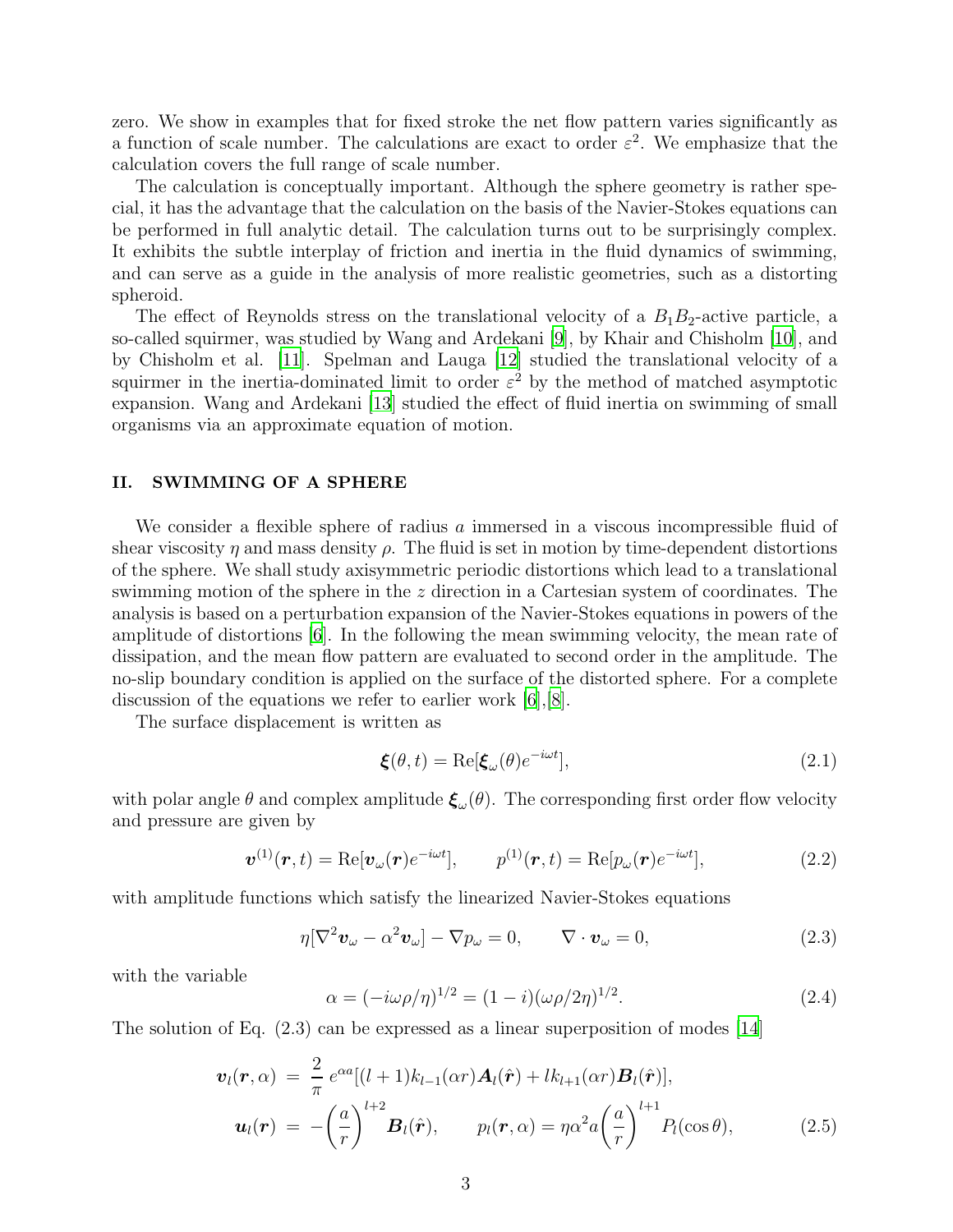with modified spherical Bessel functions [\[15\]](#page-25-14)  $k_l(z)$  and vector spherical harmonics  $\{A_l, B_l\}$ defined by [\[16\]](#page-25-15)

$$
\mathbf{A}_{l} = \hat{\mathbf{A}}_{l0} = lP_{l}(\cos\theta)\mathbf{e}_{r} - P_{l}^{1}(\cos\theta)\mathbf{e}_{\theta}, \n\mathbf{B}_{l} = \hat{\mathbf{B}}_{l0} = -(l+1)P_{l}(\cos\theta)\mathbf{e}_{r} - P_{l}^{1}(\cos\theta)\mathbf{e}_{\theta},
$$
\n(2.6)

with Legendre polynomials  $P_l$  and associated Legendre functions  $P_l^1$  in the notation of Edmonds [\[17\]](#page-25-16). The corresponding surface displacement function  $\xi_\omega(\hat{r})$  is expanded as

$$
\boldsymbol{\xi}_{\omega}(\hat{\boldsymbol{r}}) = -ia \sum_{l=1}^{\infty} [\kappa_l \boldsymbol{v}_l(\boldsymbol{s}, \alpha) + \mu_l \boldsymbol{u}_l(\boldsymbol{s})], \qquad (2.7)
$$

with  $s = a\hat{r}$  and complex coefficients  $\{\kappa_l, \mu_l\}$ . The first order fluid velocity at the surface is given by  $\mathbf{v}^{(1)}(\mathbf{s}, t) = \partial \boldsymbol{\xi}(\hat{\boldsymbol{r}}, t) / \partial t$ .

The mean second order flow velocity  $v^{(2)}$  and pressure  $p^{(2)}$  satisfy the inhomogeneous Stokes equations [\[6](#page-25-5)]

$$
\eta \nabla^2 \overline{\boldsymbol{v}^{(2)}} - \nabla \overline{p^{(2)}} = \frac{1}{2} \rho \operatorname{Re} \left[ \boldsymbol{v}_{\omega}^* \cdot \nabla \boldsymbol{v}_{\omega} \right], \qquad \nabla \cdot \overline{\boldsymbol{v}^{(2)}} = 0,
$$
\n(2.8)

with boundary condition

$$
\overline{\boldsymbol{v}^{(2)}}\big|_{r=a} = \overline{\boldsymbol{u}}_S(\theta) = -\frac{1}{2} \text{Re}\left[\boldsymbol{\xi}_{\omega}^* \cdot \nabla \boldsymbol{v}_{\omega}\right]\bigg|_{r=a}.
$$
\n(2.9)

The mean is defined as the time-average over a period  $T = 2\pi/\omega$ . The right hand side in Eq. (2.8) represents the mean Reynolds force density  $f_R^{(2)} = -\rho \overline{\boldsymbol{v}^{(1)} \cdot \nabla \boldsymbol{v}^{(1)}}$ . The volume part of the second order flow  $v_V^{(2)}$  $_{V}^{\left( 2\right) },p_{V}^{\left( 2\right) }$  $\frac{V}{V}$  satisfies Eq. (2.8) with the no-slip boundary condition  $\overline{\bm{v}^{(2)}}_V\big|_{r=q} = 0.$  The surface part  $\bm{v}_S^{(2)}$  $_{S}^{\left( 2\right) },p_{S}^{\left( 2\right) }$  $S<sub>S</sub>$  satisfies Eq. (2.8) with right hand side equal to zero and with boundary condition Eq. (2.9).

We define the complex multipole moment vector  $\psi$  as the one-dimensional array of coefficients in Eq.  $(2.7)$ ,

$$
\psi = (\kappa_1, \mu_1, \kappa_2, \mu_2, ....). \tag{2.10}
$$

The absence of uniform displacement implies the constraint  $\kappa_1 = 0$ . We indicate arrays satisfying this constraint by a hat, as  $\psi$ . The mean swimming velocity  $\overline{U}_2$  and the mean rate of dissipation  $\mathcal{D}_2$  are bilinear in the vector  $\psi$  and can be expressed as [\[6\]](#page-25-5)

$$
\overline{U_2} = \frac{1}{2} \omega a(\hat{\psi}|\hat{\mathbf{B}}|\hat{\psi}), \qquad \overline{\mathcal{D}_2} = 8\pi \eta \omega^2 a^3(\hat{\psi}|\hat{\mathbf{A}}|\hat{\psi}). \tag{2.11}
$$

With truncation at maximum *l*-value L the truncated matrices  $\hat{A}_{1L}$  and  $\hat{B}_{1L}$  are  $2L - 1$ dimensional. The truncated matrices correspond to swimmers obeying the constraint that all multipole coefficients for  $l > L$  vanish.

The matrices A and B are calculated from integrals with integrands which are bilinear in the mode functions defined in Eq. (2.5). The matrix  $\hat{A}$  is diagonal in l, l', and the matrix  $\hat{B}$ is tridiagonal in  $l, l'$ . The matrices are frequency-dependent via the variable  $\alpha a$ . We write

$$
\alpha a = (1 - i)s, \qquad s = a \sqrt{\frac{\omega \rho}{2\eta}} \tag{2.12}
$$

with dimensionless scale number s. In Appendix B of Ref. 8 we provided explicit expressions for the matrix elements of  $\mathsf{A}(s)$  and  $\mathsf{B}(s)$  up to  $L = 3$ .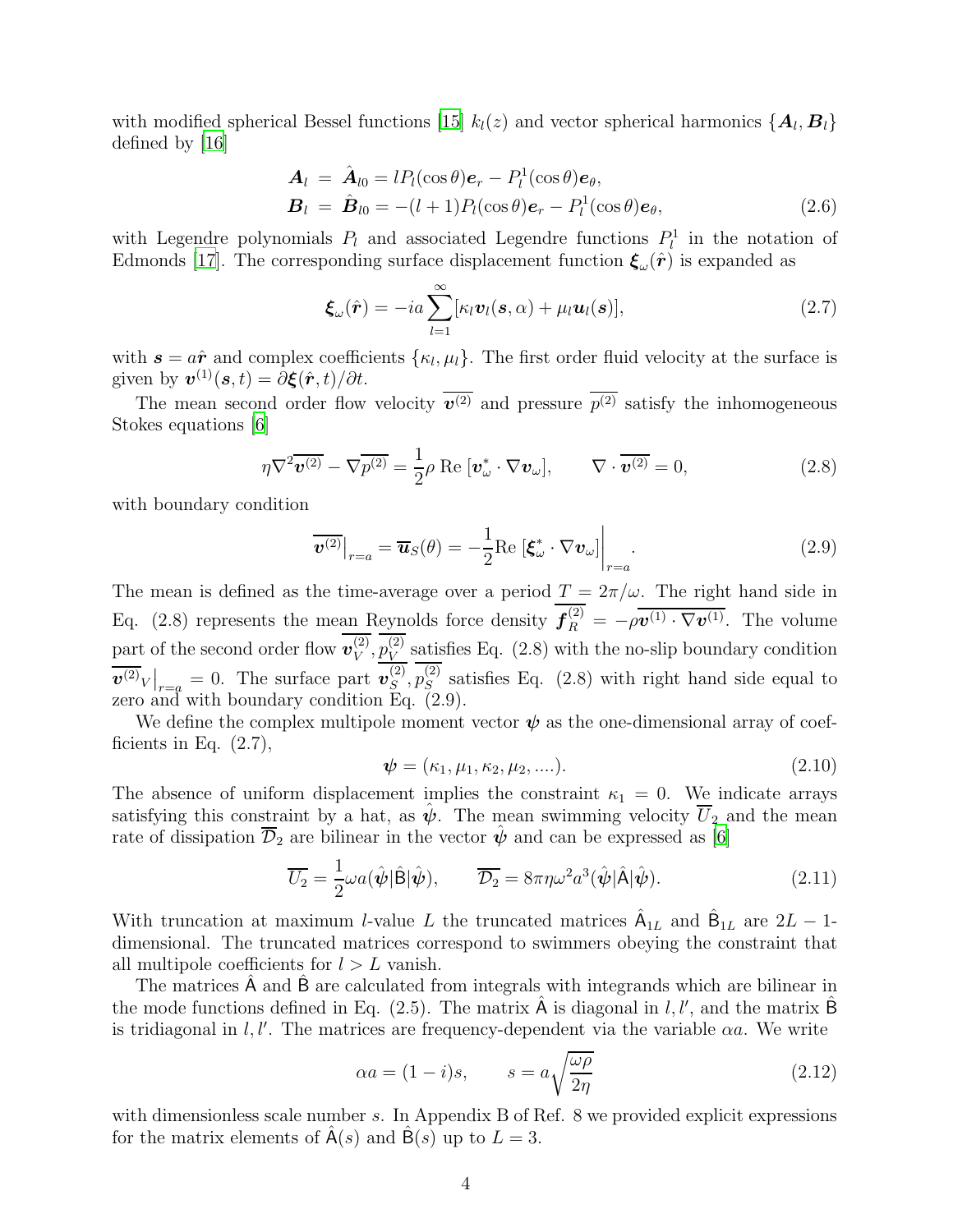#### III. STOKES REPRESENTATION

The matrices  $A(s)$  and  $B(s)$  are singular at  $s = 0$  which causes difficulties in numerical calculations and in the discussion of the relation to swimming in the Stokes limit. In our earlier work [\[8\]](#page-25-7) we therefore used for small s a different set of mode solutions of Eq. (2.3). However, alternatively we can choose a more convenient matrix representation by expanding the surface displacement  $\xi_\omega(\hat{r})$  in terms of a different set of vector functions defined on the surface of the sphere  $r = a$ . It is of particular interest to use the set of functions found as limiting values on the sphere surface of the modes defined in the Stokes limit [\[18\]](#page-25-17). The mode functions  $u_l(r)$  in the Stokes limit are the same as in Eq. (2.5), but the functions  $v_l(r, \alpha)$ are changed to

$$
\boldsymbol{v}_{l}^{0}(\boldsymbol{r}) = \left(\frac{a}{r}\right)^{l} \left[ (l+1)P_{l}(\cos\theta)\boldsymbol{e}_{r} + \frac{l-2}{l}P_{l}^{1}(\cos\theta)\boldsymbol{e}_{\theta} \right]
$$

$$
= \left(\frac{a}{r}\right)^{l} \left[ \frac{2l+2}{l(2l+1)}\boldsymbol{A}_{l} - \frac{2l-1}{2l+1}\boldsymbol{B}_{l} \right]. \tag{3.1}
$$

We denote the corresponding set of superposition coefficients as  $\hat{\psi}^I = (\mu_1^I, \kappa_2^I, \mu_2^I, \ldots)$  and the corresponding Stokes representation of the matrices as  $\hat{A}^{I}(s)$  and  $\hat{B}^{I}(s)$ . The Stokes limit is denoted as  $\hat{A}^0 = \hat{A}^I(0)$  and  $\hat{B}^0 = \hat{B}^I(0)$ .

In our earlier work  $[8]$  we gave the relation between the two sets of mode coefficients  $(\mu_1, \kappa_2, \mu_2)$  and  $(\mu_1^I, \kappa_2^I, \mu_2^I)$ , found from a comparison of the two expansions of the surface displacement on the sphere. More generally we find by the same method the linear relation

$$
\hat{\psi} = \mathsf{T} \cdot \hat{\psi}^I,\tag{3.2}
$$

with a transformation matrix T. The matrix T is block-diagonal, as given by a factor  $\delta_{ll'}$ , with a 2-dimensional  $T_l$  at order l given by the relations

$$
\kappa_l = \frac{\pi}{l(2l+1)e^{z}k_{l-1}(z)} \kappa_l^I,
$$
  
\n
$$
\mu_l = \frac{1}{2l+1} \left[ 2l - 1 + 2\frac{k_{l+1}(z)}{k_{l-1}(z)} \right] \kappa_l^I + \mu_l^I, \qquad z = (1-i)s.
$$
\n(3.3)

At  $l = 1$  we have simply  $\mu_1 = \mu_1^I$ . The relation between the two sets of matrices is

$$
\hat{\mathbf{A}}^I = \mathbf{T}^\dagger \cdot \hat{\mathbf{A}} \cdot \mathbf{T}, \qquad \hat{\mathbf{B}}^I = \mathbf{T}^\dagger \cdot \hat{\mathbf{B}} \cdot \mathbf{T}, \tag{3.4}
$$

where  $\mathsf{T}^\dagger$  is the Hermitian conjugate of  $\mathsf{T}$ . The mean swimming velocity  $\overline{U}_2$  and the mean rate of dissipation  $\overline{\mathcal{D}}_2$  can be expressed alternatively as

$$
\overline{U_2} = \frac{1}{2} \omega a(\hat{\psi}^I | \hat{\mathbf{B}}^I | \hat{\psi}^I), \qquad \overline{\mathcal{D}_2} = 8\pi \eta \omega^2 a^3(\hat{\psi}^I | \hat{\mathbf{A}}^I | \hat{\psi}^I).
$$
\n(3.5)

The explicit expression for the matrix  $\hat{A}^I$  up to order  $L = 3$  reads

$$
\hat{\mathsf{A}}_{13}^{I} = \begin{pmatrix} 3 & 0 & 0 & 0 & 0 \\ 0 & A_{22}^{I} & \frac{18}{5} & 0 & 0 \\ 0 & \frac{18}{5} & 6 & 0 & 0 \\ 0 & 0 & 0 & A_{44}^{I} & \frac{50}{7} \\ 0 & 0 & 0 & \frac{50}{7} & 10 \end{pmatrix}, \tag{3.6}
$$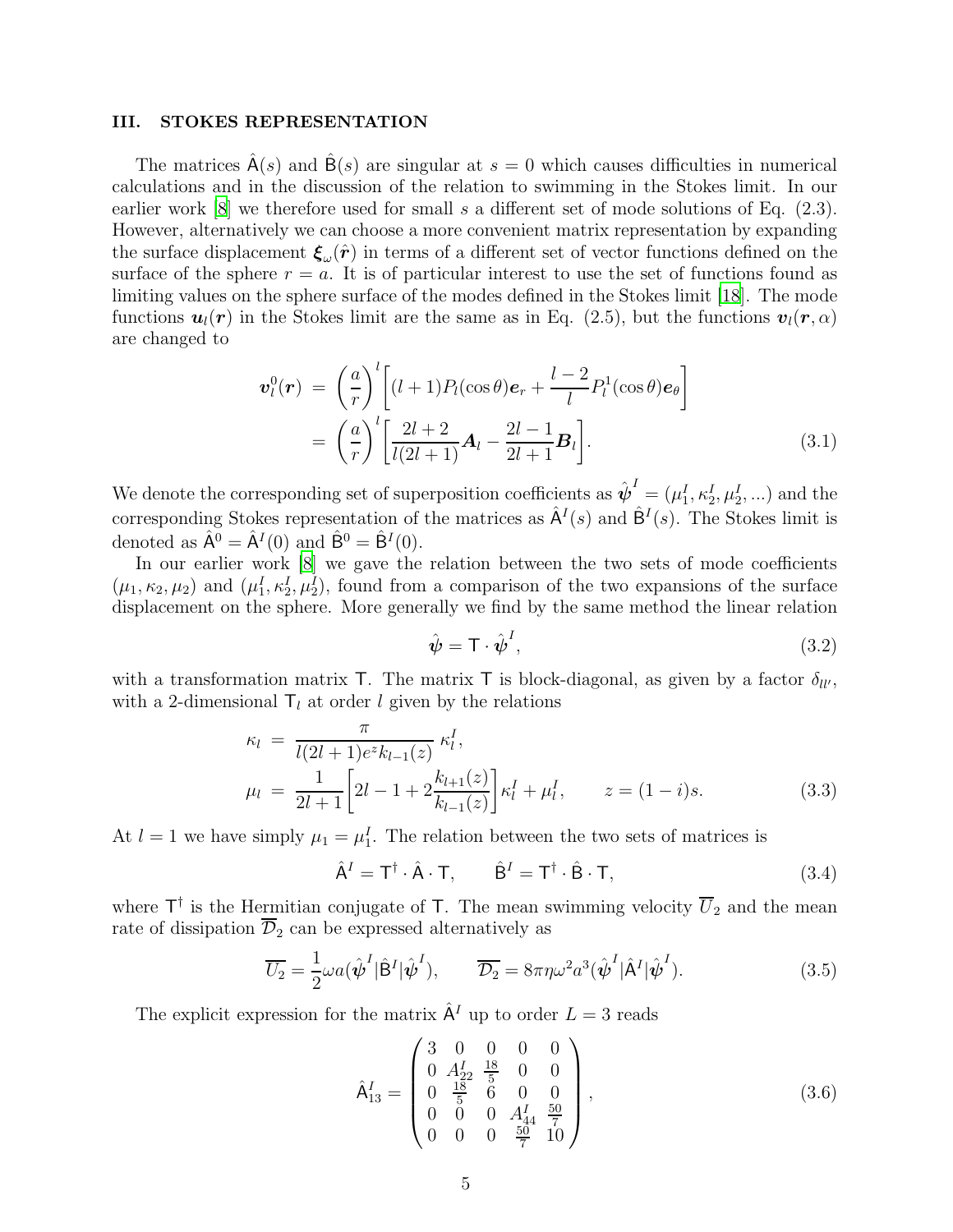with elements

$$
A_{22}^I = \frac{3}{10} \frac{9 + 18s + 18s^2 + 2s^3}{1 + 2s + 2s^2},
$$
  
\n
$$
A_{44}^I = \frac{2}{21} \frac{531 + 1062s + 1062s^2 + 708s^3 + 244s^4 + 8s^5}{9 + 18s + 18s^2 + 12s^3 + 4s^4}.
$$
\n(3.7)

The matrix  $\hat{A}_{13}^I$  is simpler than  $\hat{A}_{13}$ . It differs only in the 22- and 44-elements from the matrix  $\hat{A}_{13}^0$ , which can be read off from Eq. (7.17) in Ref. 18.

The matrix  $\hat{\mathsf{B}}^I$  is a sum of two terms  $\hat{\mathsf{B}}^I = \mathsf{B}^I_s + \mathsf{B}^I_s$ , corresponding to contributions from surface displacements directly and from a bulk term originating in the Reynolds stress tensor. The nonvanishing elements  $B_{S\alpha\beta}^{I}$  are given by

$$
B_{S12}^{I} = B_{S21}^{I*} = \frac{3 + (3 - 3i)s + 4is^{2}}{5i + (5 + 5i)s},
$$
  
\n
$$
B_{S13}^{I} = B_{S31}^{I*} = -3i,
$$
  
\n
$$
B_{S24}^{I} = B_{S42}^{I*} = \frac{6}{35} \frac{9 + 18s + (18 - 14i)s^{2} - (6 + 10i)s^{3} - (8 - 8i)s^{4}}{3i + 6is + (2 + 6i)s^{2} + (2 + 2i)s^{3}},
$$
  
\n
$$
B_{S25}^{I} = B_{S52}^{I*} = \frac{6}{35} \frac{-15i + (15 - 15i)s - 4s^{2}}{1 + (1 + i)s},
$$
  
\n
$$
B_{S34}^{I} = B_{S43}^{I*} = \frac{6}{35} \frac{45 + (45 - 45i)s - 26is^{2} + (4 + 4i)s^{3}}{3i + (3 + 3i)s + 2s^{2}},
$$
  
\n
$$
B_{S35}^{I} = B_{S53}^{I*} = -6i.
$$
  
\n(3.8)

The matrix  $\hat{\mathsf{B}}_{S13}^I$  is simpler than  $\hat{\mathsf{B}}_{S13}$ .

The nonvanishing elements  $B_{B\alpha\beta}^I$  are given by

$$
B_{B12}^{I} = B_{B21}^{I*} = \frac{s^2}{5} \frac{-i - (1+i)s + s^2 - (1-i)s^3 - 2is^4F_-}{i + (1+i)s},
$$
  
\n
$$
B_{B24}^{I} = B_{B42}^{I*} = \frac{s^2}{630[3i + 6is + (2+6i)s^2 + (2+2i)s^3]} \times
$$
  
\n
$$
[-216i - 432is - (234 + 432i)s^2 + (198 + 378i)s^3
$$
  
\n
$$
- 12i(7 - 56i + 96F_2 - 45F_1 + 21F_-)s^4 + (6+6i)(-20 + 33i + 90F_1 - 42iF_-)s^5,
$$
  
\n
$$
+ (-51 + 124i - 384F_2 + 585F_1 + 255F_-)s^6 + (1+i)(55 + 6i - 225iF_1 + 87F_-)s^7
$$
  
\n
$$
+ (16 + 3i - 117iF_1 + 3iF_-)s^8 - (1-i)(-3 + 15iF_1 + F_-)s^9 - 6F_+s^{10}],
$$
  
\n
$$
B_{B25}^{I*} = B_{B52}^{I*} = \frac{s^2}{420(1 + (1+i)s)} [18 + (18 + 18i)s + 6is^2 + (6 - 6i)s^3 - 9s^4
$$
  
\n
$$
+ 11(1+i)s^5 + i(1 - 24F_+)s^6 + (1-i)s^7 - 2F_+s^8],
$$
  
\n
$$
B_{B34}^{I*} = B_{B43}^{I*} = \frac{s^2}{1260[3i + (3+3i)s + 2s^2]} \times
$$
  
\n
$$
[-450i - (450 + 450i)s - 222s^2 + (78 - 78i)s^3 + 81is^4
$$
  
\n
$$
- (83 + 83i)s^5 - (1 - 168F_-)s^6 + (1 - i)s^7 + 2iF_-s^8],
$$
  
\n(3.9)

with the abbreviations

$$
F_{+} = F(s + is), \qquad F_{-} = F(s - is), \qquad F_{2} = F(2s), \tag{3.10}
$$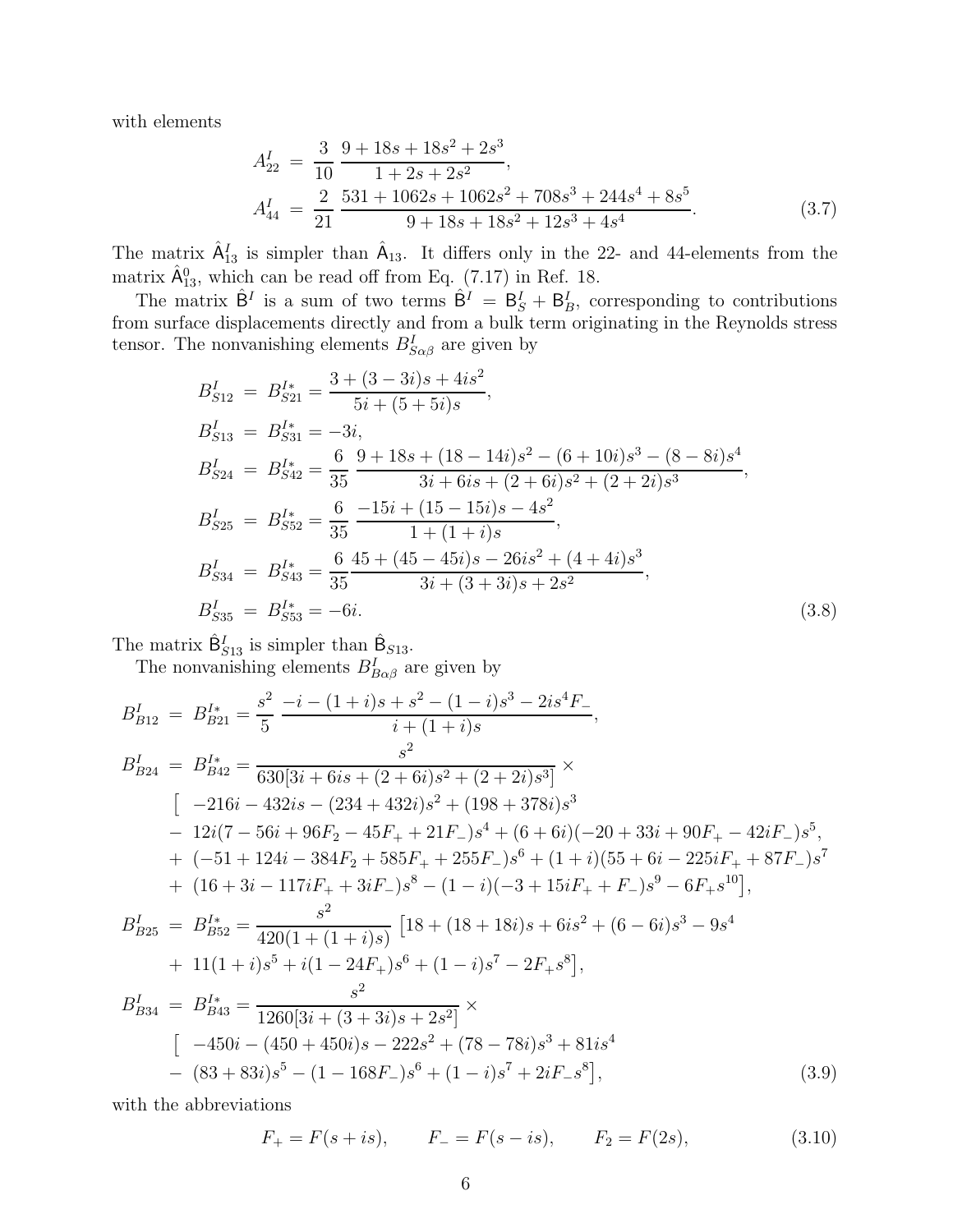where the function  $F(z)$  with complex variable z is defined by

$$
F(z) = e^{z} E_1(z) = \int_0^\infty \frac{e^{-u}}{z+u} du.
$$
 (3.11)

As we shall see, the contributions from the matrix  $\mathbf{\beta}_B^I$  are important for large s. In the limit  $s = 0$  the matrix  $B_{B13}^I$  vanishes, and the matrix  $B_{S13}^I$  tends to the matrix  $B_{13}^0$  which can be read off from Eq. (7.11) in Ref. 18.

### IV. SIMPLE SWIMMERS

We study the effect of fluid inertia on swimming performance by calculating the mean swimming velocity  $U_2$  as a function of scale number s for fixed surface displacement  $\xi_\omega(\hat{r})$ . This implies a fixed set of coefficients  $\{\kappa_l^I, \mu_l^I\}$ . In order to compare different swimmers we define the dimensionless reduced swimming velocity

$$
U_{red}(s) = \frac{(\hat{\psi}^I | \hat{\mathbf{B}}^I(s) | \hat{\psi}^I)}{(\hat{\psi}^I | \hat{\mathbf{A}}^0 | \hat{\psi}^I)}.
$$
\n(4.1)

The denominator provides a measure of the intensity of surface agitation. For a chosen fixed set of coefficients  $\{\kappa_l^I, \mu_l^I\}$  it is independent of scale number s.

In the following we consider the simplest swimmers involving only modes of orders  $l =$ 1, 2, 3. For such swimmers the reduced swimming velocity  $U_{red}(s)$  can be evaluated from the explicit expressions for the matrix elements of  $\hat{B}_{13}^I(s)$  given in Sec. III. The matrix  $\hat{A}_{13}^0$  can be read off from Eq.  $(7.17)$  in Ref. 18, or from Eq.  $(3.7)$  with  $s = 0$ .

The simplest swimmer is the potential one, superposing a dipolar and a quadrupolar flow field, corresponding to moments  $\mu_1 = \mu_1^I = 1$ ,  $\mu_2 = \mu_2^I = i/\sqrt{2}$ , and all other moments vanishing. For this swimmer the reduced swimming velocity is  $U_{red} = 1/\sqrt{2} = 0.701$ , independent of s. We have optimized the ratio of the two moments. With three optimized moments  $\mu_1 = 1$ ,  $\mu_2 = i\sqrt{11/10}$ ,  $\mu_3 = -3/5$  the swimming velocity increases to  $U_{red} =$  $\sqrt{11/10} = 1.049.$ 

Next we study the so-called  $B_1B_2$ -swimmer, as defined in terms of the modes introduced by Lighthill [\[1\]](#page-25-0) and Blake [\[2\]](#page-25-1). In terms of the mode coefficients defined above

$$
\mu_1^I = B_1, \qquad \kappa_2^I = -\mu_2^I, \qquad \mu_2^I = \frac{1}{3} i B_2. \tag{4.2}
$$

In our scheme the first order swimming velocity  $U_1$  vanishes, so that Lighthill's coefficient  $A_1$  equals  $2\mu_1^I$ . The constraint  $\kappa_2^I = -\mu_2^I$  causes the first order  $l = 2$  component of the flow to be tangential to the sphere. We consider in particular the case  $B_2/B_1 = 5$ , the same ratio as for the  $B_1B_2$ -active particle studied by Ishikawa et al. [\[19](#page-25-18)]. In Fig. 1 we plot the reduced swimming velocity  $U_{red}(s)$  as a function of s. In the Stokes limit  $U_{red}(0) = 48/43 = 1.116$ . For large scale number  $U_{red}(\infty) = 72/43 = 1.674$ .

In Fig. 1 we compare with the reduced swimming velocity of the 12-swimmer with optimal velocity in the Stokes limit, as given by the solution of the generalized eigen-value problem [\[18](#page-25-17)] with matrices  $\hat{B}_{12}^0$  and  $\tilde{A}_{12}^0$ . This corresponds to moments  $(\mu_1^I, \kappa_2^I, \mu_2^I)$  = (1,  $-4i\sqrt{2}/3$ ,  $11i/(5\sqrt{2})$ ). In the Stokes limit  $U_{red}(0) = 5/(3\sqrt{2}) = 1.179$ . For large scale number  $U_{red}(\infty) = 41/(15\sqrt{2}) = 1.933$ .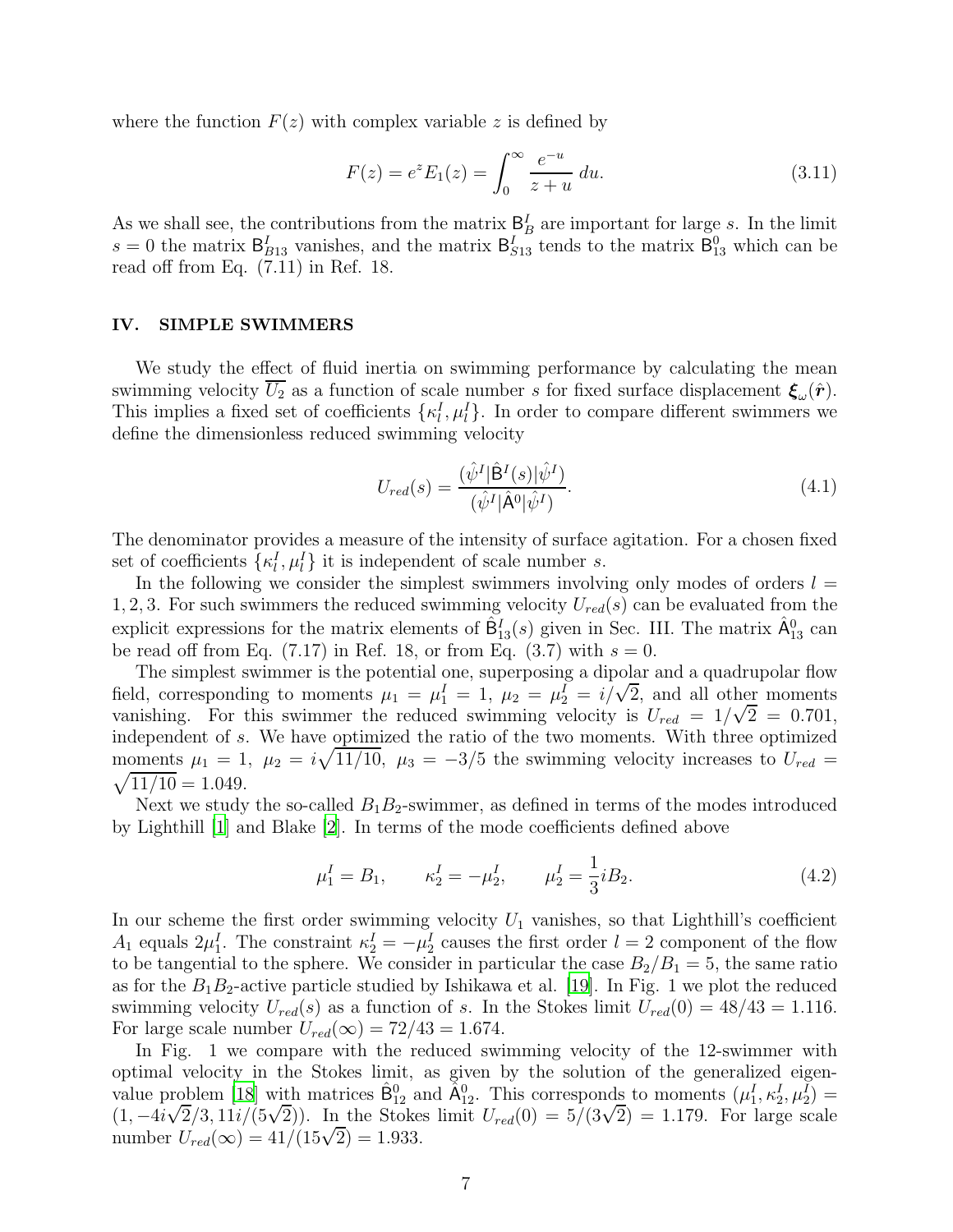There are no diagonal elements in Eqs.  $(3.8)$  and  $(3.9)$ . This implies that the stroke must contain at least two different modes of the chosen type. Another simple swimmer has only the coefficients  $\mu_1^I$  and  $\kappa_2^I$  different from zero. Optimizing again in the Stokes limit we obtain the values  $\mu_1^I = 1, \kappa_2^I = i\sqrt{10}/3$ . In Fig. 2 we plot the reduced swimming velocity  $U_{red}(s)$  for this swimmer. In the Stokes limit  $U_{red}(0) = \sqrt{2/45} = 0.211$ . For large scale number  $U_{red}(\infty) = -\sqrt{\frac{2}{45}}$ . Remarkably, the reduced swimming velocity  $U_{red}(s)$  changes sign as a function of s. The swimmer is not very efficient.

In Fig. 2 we also plot the reduced swimming velocity  $U_{red}(s)$  for a 123-swimmer with so-called combined stroke [\[6\]](#page-25-5). The optimized coefficients are

$$
\mu_1^I = 1,
$$
\n $\kappa_2^I = \frac{5}{3} \sqrt{\frac{230}{413}} i,$ \n $\mu_2^I = 0,$ \n $\kappa_3^I = -\frac{27}{59},$ \n $\mu_3^I = 0,$ \n(4.3)

as calculated from the Stokes generalized eigenvalue problem with constraints  $\mu_2^I = 0$ ,  $\mu_3^I =$ 0. Again, in this case the reduced swimming velocity changes sign as a function of s. In the Stokes limit  $U_{red}(0) = 0.249$ . For large scale number  $U_{red}(\infty) = -0.607$ .

The sign change occurs also for a 23-swimmer with moments

$$
\mu_1^I = 0,
$$
\n $\kappa_2^I = 1,$ \n $\mu_2^I = 0,$ \n $\kappa_3^I = \frac{9}{2} \sqrt{\frac{7}{295}} i,$ \n $\mu_3^I = 0,$ \n(4.4)

as shown in Fig. 2. Again we optimized the moments in the Stokes limit. The corresponding reduced velocity is  $U_{red}(0) = 0.132$ . For large s the velocity tends to  $U_{red}(\infty) = -0.807$ .

Finally we consider the 123-swimmer with optimized moments in the Stokes limit. The moments are

$$
\mu_1^I = 1,
$$
\n $\kappa_2^I = -1.553i,$ \n $\mu_2^I = 1.824i,$ \n $\kappa_3^I = 1.373,$ \n $\mu_3^I = -1.440,$ \n
$$
(4.5)
$$

corresponding to Stokes reduced velocity  $U_{red}(0) = 1.514$ . For large s the velocity tends to  $U_{red}(\infty) = 2.175$ . In Fig. 1 we show the reduced velocity  $U_{red}(s)$  as a function of s.

### V. ANALYSIS OF MEAN SWIMMING VELOCITY

In this section we analyze the results shown above in some more detail. The potential swimmer needs no further comment. The reduced velocity of the  $B_1B_2$ -swimmer can be expressed as

$$
U_{red}(s) = \frac{4\beta}{90+5\beta^2} \frac{12+24s+24s^2+4s^3-s^4+2s^6-is^6(1+s-is)F_+ + is^6(1+s+is)F_-]}{1+2s+2s^2}
$$
\n(5.1)

where  $\beta = B_2/B_1$ . In particular for  $s = 0$  and for  $s \to \infty$ 

$$
U_{red}(0) = \frac{48\beta}{90 + 5\beta^2}, \qquad U_{red}(\infty) = \frac{72\beta}{90 + 5\beta^2}.
$$
\n(5.2)

,

In the literature a Stokes active particle with  $\beta > 0$  has been called a puller, and one with  $\beta$  < 0 a pusher [\[19\]](#page-25-18). For a Stokes  $B_1B_2$ -swimmer, as defined here, the names are inappropriate, since one deals with the same swimmer swimming in opposite directions.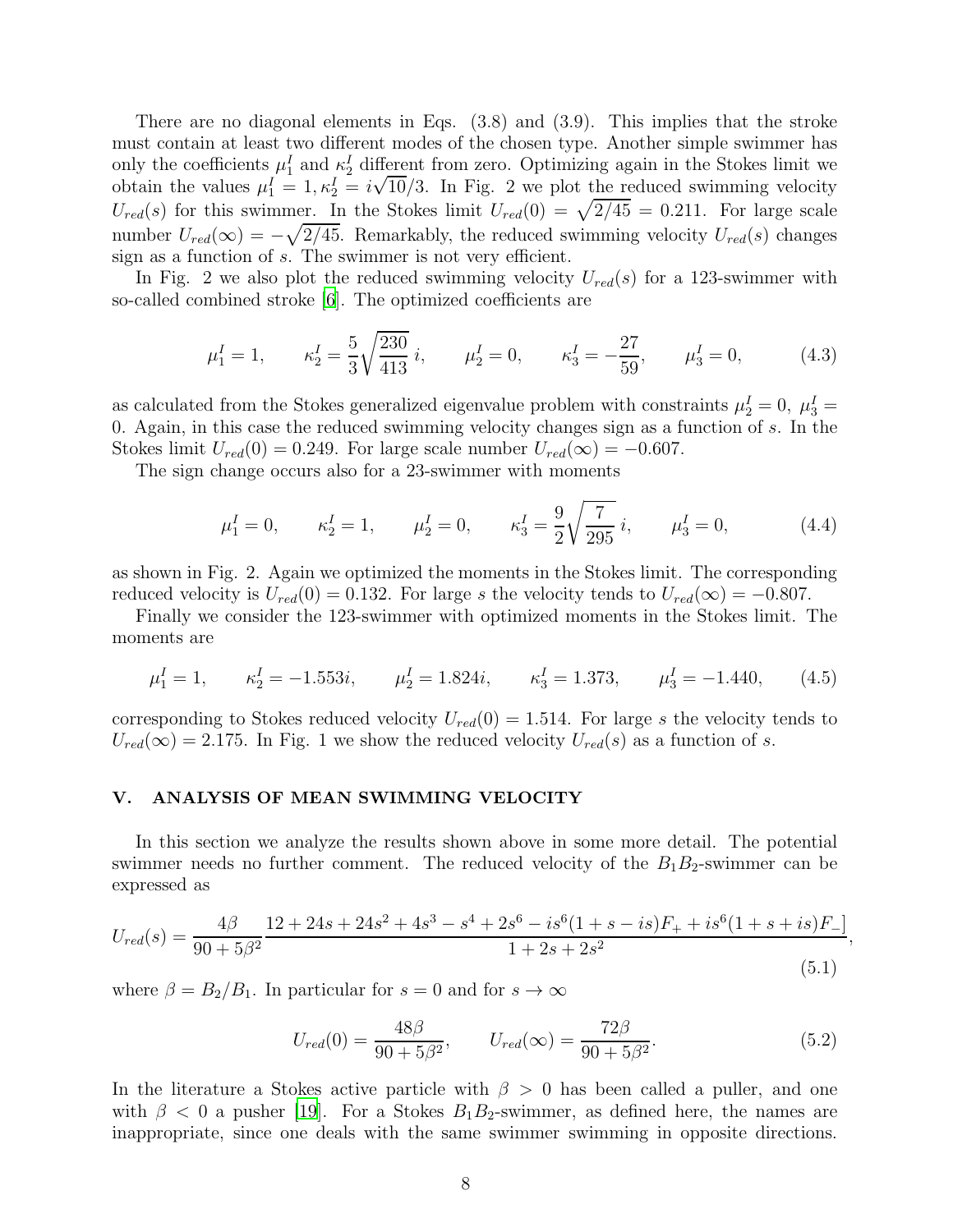The reduced velocity of the swimmer is maximal for  $\beta = 3\sqrt{2} = 4.243$  at any s. In the Stokes limit  $U_{red}(0) = 1.131$ . The distinction between Stokes active particle and Stokes swimmer was discussed by one of us [\[20\]](#page-25-19).

The same type of factorization as shown in Eq. (5.1) occurs for the swimmer of type considered in Eq. (4.4). More generally we put

$$
\mu_1^I = 0,
$$
\n $\kappa_2^I = 1,$ \n $\mu_2^I = 0,$ \n $\kappa_3^I = i\gamma,$ \n $\mu_3^I = 0.$ \n(5.3)

The reduced swimming velocity takes the form

$$
U_{red}(s) = \frac{216\gamma}{567 + 1180\gamma^2} G(s),\tag{5.4}
$$

where the function  $G(s)$  takes the limiting values

$$
G(0) = 1, \qquad G(\infty) = -\frac{55}{9}.
$$
\n(5.5)

The prefactor takes its maximum at the value  $\gamma$  given in Eq. (4.4).

In general the reduced swimming velocity can be written as a sum of two terms

$$
U_{red}(s) = U_S(s) + U_B(s),
$$
\n(5.6)

corresponding to the decomposition  $\hat{\mathsf{B}}^I = \mathsf{B}_S^I + \mathsf{B}_B^I$  mentioned above Eq. (3.8). The bulk term  $U_B(s)$  vanishes at  $s = 0$ , as is evident from Eq. (3.9). Including terms up to  $l = 3$  the normalization factor can be expressed as

$$
(\hat{\psi}^{I}|\hat{\mathbf{A}}^{0}|\hat{\psi}^{I}) = 3|\mu_{1}^{I}|^{2} + \frac{27}{10}|\kappa_{2}^{I}|^{2} + \frac{36}{5}\text{Re}(\kappa_{2}^{I}\mu_{2}^{I*}) + 6|\mu_{2}^{I}|^{2} + \frac{118}{21}|\kappa_{3}^{I}|^{2} + \frac{100}{7}\text{Re}(\kappa_{3}^{I*}\mu_{3}^{I}) + 10|\mu_{3}^{I}|^{2}.
$$
\n(5.7)

The numerator in Eq.  $(4.1)$  at  $s = 0$  can be expressed similarly as

$$
(\hat{\boldsymbol{\psi}}^{I}|\hat{\mathbf{B}}^{I}(0)|\hat{\boldsymbol{\psi}}^{I}) = \frac{6}{35}\text{Im}[7\mu_{1}^{I*}\kappa_{2}^{I} + 35\mu_{1}^{I*}\mu_{2}^{I} + 6\kappa_{2}^{I}\kappa_{3}^{I*} + 30\kappa_{2}^{I*}\mu_{3}^{I} + 30\mu_{2}^{I*}\kappa_{3}^{I} + 70\mu_{2}^{I*}\mu_{3}^{I}].
$$
 (5.8)

The behavior at large s can be expressed as

$$
(\hat{\psi}^{I} | \hat{\mathsf{B}}_{S}^{I}(s) | \hat{\psi}^{I}) = Ps + Q_{S} + O(1/s),
$$
  
\n
$$
(\hat{\psi}^{I} | \hat{\mathsf{B}}_{B}^{I}(s) | \hat{\psi}^{I}) = -Ps + Q_{B} + O(1/s),
$$
\n(5.9)

showing that the terms linear in s precisely cancel. The constant term  $Q<sub>S</sub>$  is given by

$$
Q_S = \frac{2}{35} \text{Im}[35\mu_1^{I*} \kappa_2^I + 105\mu_1^{I*} \mu_2^I + 54\mu_2^{I*} \kappa_3^I + 102\mu_2^{I*} \mu_3^I + 114\mu_2^{I*} \kappa_3^I + 210\mu_2^{I*} \mu_3^I], \quad (5.10)
$$

and the term  $Q_B$  is given by

$$
Q_B = -\frac{8}{35} \text{Im} \left[ 14\mu_1^{I*} \kappa_2^I + 41\mu_2^{I*} \kappa_3^I + 33\mu_2^{I*} \mu_3^I + 14\mu_2^{I*} \kappa_3^I \right] + \frac{16}{35} \text{Re} \left( \kappa_2^{I*} \kappa_3^I \right),\tag{5.11}
$$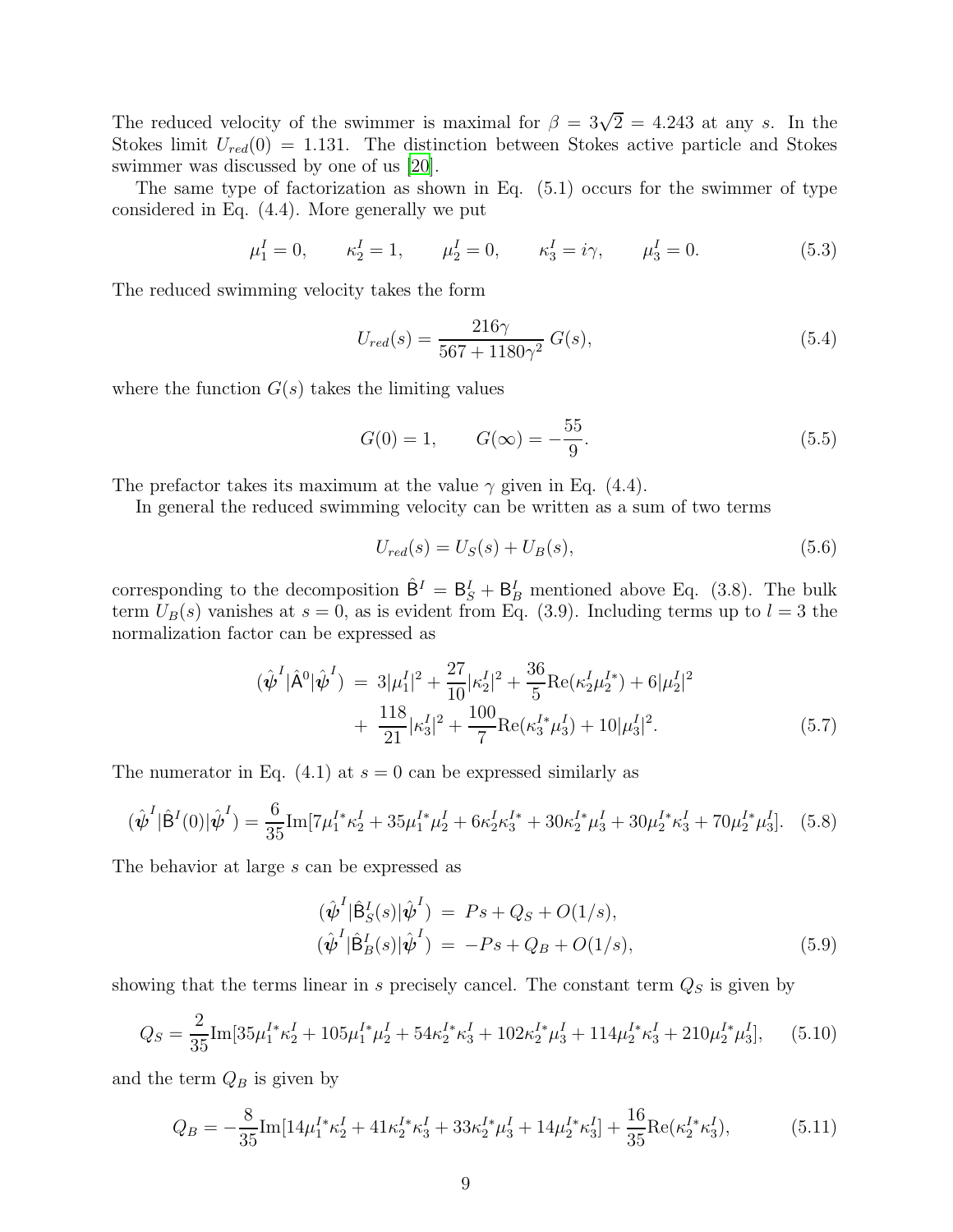The sum is

$$
Q_S + Q_B = \frac{2}{35} \text{Im}[-21\mu_1^{I*} \kappa_2^I + 105\mu_1^{I*} \mu_2^I - 110\kappa_2^{I*} \kappa_3^{I*} - 30\kappa_2^{I*} \mu_3^I + 58\mu_2^{I*} \kappa_3^I + 210\mu_2^{I*} \mu_3^I] + \frac{16}{35} \text{Re}(\kappa_2^{I*} \kappa_3^I). \tag{5.12}
$$

It is clear that this expression can have either sign, depending on the coefficients, and that the sign is independent of that in the expression Eq. (5.8). One can check that the velocity

$$
U_{red}(\infty) = \frac{Q_S + Q_B}{(\hat{\psi}^I | \hat{\mathbf{A}}^0 | \hat{\psi}^I)},
$$
\n(5.13)

in our examples takes the values given in Sec. IV. It is easy to extend the expressions in Eqs. (5.7) and (5.12) to include higher order mode coefficients.

The two expressions on the left in Eq. (5.9) originate in the mean convective flow generated directly by the surface distortions of the sphere, and the reactive flow generated by the Reynolds force density, respectively. Apparently there is a delicate balance between these two quantities. It follows from Eq.  $(3.9)$  that the bulk matrix  $\hat{\mathsf{B}}_{13B}^I(s)$  has vanishing  $\mu\mu$ -elements. Although the matrix originates in the Reynolds stress of the bulk flow, there is a contribution only from the boundary layer of thickness  $a/s$ . In the limit of large s the boundary layer becomes very thin, but its effect on the sphere velocity depends on the details of its structure, as evident from Eq. (5.12).

Spelman and Lauga [\[12](#page-25-11)] studied the boundary layer problem for an active particle in the inertia-dominated limit by the method of matched asymptotic expansions. For the case of radial surface displacements they find a quite complicated expression for the swimming speed involving Gaunt coefficients, which is not easy to compare with our result Eq. (5.13) for  $U_{red}(\infty)$ . They also find the possibility of sign changes depending on the choice of mode combinations.

### VI. MEAN REYNOLDS FORCE DENSITY

It is of interest to consider besides the mean swimming velocity also the net flow pattern of a swimmer. One of us studied the net flow pattern of simple swimmers in the Stokes limit [\[20](#page-25-19)]. Here we extend the analysis to arbitrary values of the scale number s. Both the direct contribution from the second order surface velocity and the contribution from the second order Reynolds stress depend on the scale number s. For the mean second order flow we need to solve a steady state Stokes problem [\[6](#page-25-5)]. The direct contribution to the net flow can be evaluated fairly straightforwardly as the solution of the Stokes problem with boundary condition given by the mean second order surface velocity, as given by Eq. (2.9).

In order to find the contribution from the Reynolds stress we must solve the inhomogeneous Stokes problem Eq. (2.8) with driving term given by the mean Reynolds force density

$$
\overline{\boldsymbol{f}_{R}^{(2)}}(\boldsymbol{r}) = -\frac{\rho}{T} \int_{0}^{T} \boldsymbol{v}^{(1)}(\boldsymbol{r}, t) \cdot \nabla \boldsymbol{v}^{(1)}(\boldsymbol{r}, t) dt, \qquad (6.1)
$$

where the time-average on the right is over a period  $T$ . The resulting mean flow velocity can be expressed as

$$
\overline{\boldsymbol{v}_{R}^{(2)}}(\boldsymbol{r}) = \frac{1}{\eta} \int_{r' > a} \boldsymbol{G}(\boldsymbol{r}, \boldsymbol{r}') \cdot \overline{\boldsymbol{f}_{R}^{(2)}}(\boldsymbol{r}') d\boldsymbol{r}', \qquad (6.2)
$$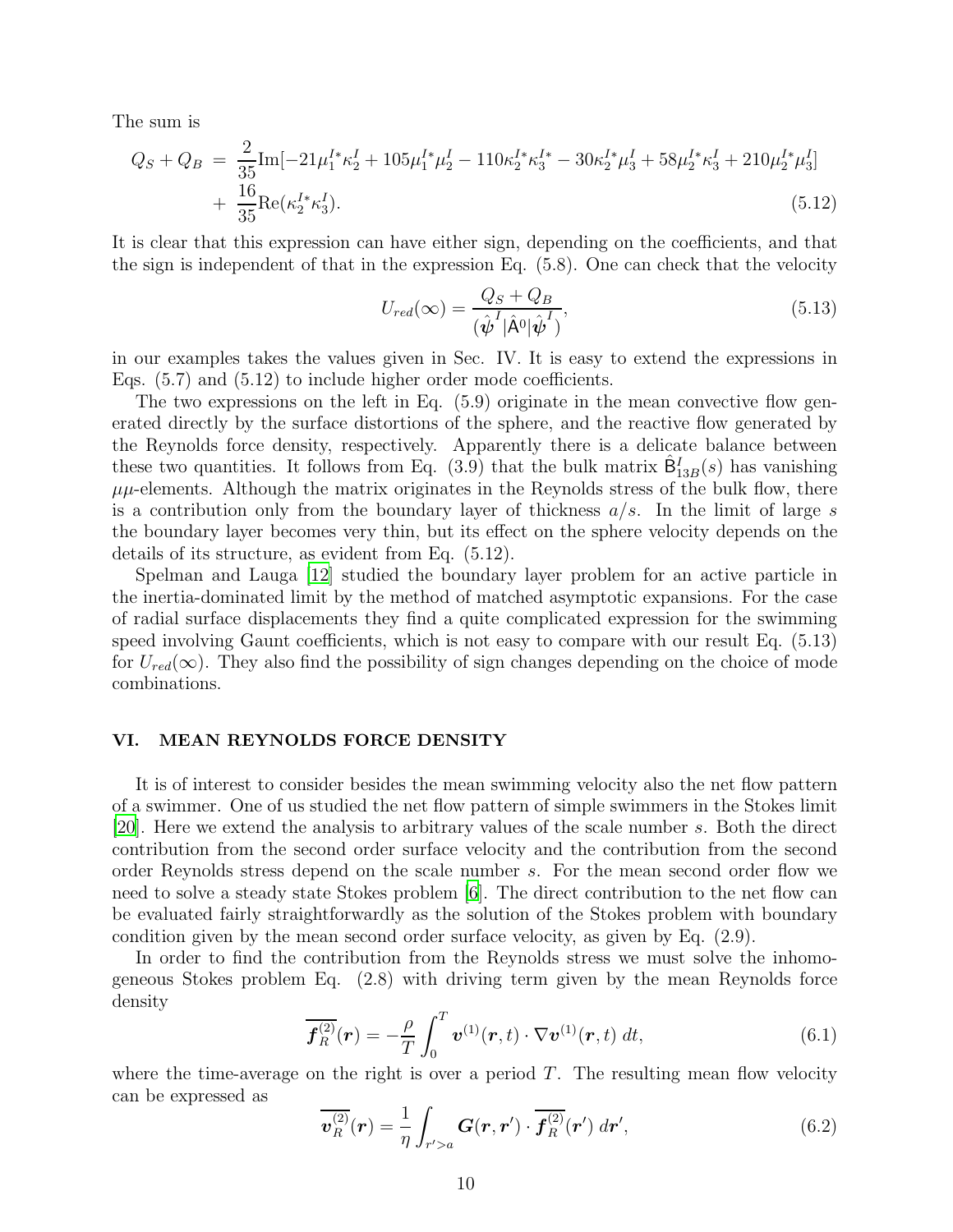where  $G(r, r')$  is the Green function of the Stokes equations with no-slip boundary condition on the surface of a fixed sphere with radius a centered at the origin. We shall discuss the Green function in the next section.

In our axisymmetric problem the mean Reynolds force density can be expanded in vector spherical harmonics  $A_l$  and  $B_l$ ,

$$
\overline{\boldsymbol{f}_{R}^{(2)}}(\boldsymbol{r}) = \sum_{l=1}^{\infty} \left[ f_{Al}(r) \boldsymbol{A}_{l} + f_{Bl}(r) \boldsymbol{B}_{l} \right]. \tag{6.3}
$$

As before it is convenient to use complex notation. We therefore express the time-average in Eq. (6.1) as

$$
\mathcal{F}_R^{(2)}(\mathbf{r}) = -\frac{1}{2}\rho \operatorname{Re}[\mathbf{v}_{\omega}^* \cdot \nabla \mathbf{v}_{\omega}].
$$
\n(6.4)

With the expansion corresponding to Eq. (2.7),

$$
\boldsymbol{v}_{\omega}(\boldsymbol{r}) = -\omega a \sum_{l=1}^{\infty} [\kappa_l \boldsymbol{v}_l(\boldsymbol{r}, \alpha) + \mu_l \boldsymbol{u}_l(\boldsymbol{r})], \qquad (6.5)
$$

and the understanding that  $\kappa_1 = 0$ , the complex function  $\mathbf{v}^*_{\omega} \cdot \nabla \mathbf{v}_{\omega}$  can be expressed as

$$
\boldsymbol{v}_{\omega}^* \cdot \nabla \boldsymbol{v}_{\omega} = \sum_{l=1}^{\infty} (\hat{\boldsymbol{\psi}} | \mathsf{F}_{Al}(r, s) | \hat{\boldsymbol{\psi}}) \boldsymbol{A}_l + \sum_{l=1}^{\infty} (\hat{\boldsymbol{\psi}} | \mathsf{F}_{Bl}(r, s) | \hat{\boldsymbol{\psi}}) \boldsymbol{B}_l, \tag{6.6}
$$

where the elements of the matrices  $F_{Al}(r, s)$  and  $F_{Bl}(r, s)$  can be evaluated from the expansions of the bilinear expressions

$$
\boldsymbol{v}_j^* \cdot \nabla \boldsymbol{v}_k, \qquad \boldsymbol{v}_j^* \cdot \nabla \boldsymbol{u}_k, \qquad \boldsymbol{u}_j^* \cdot \nabla \boldsymbol{v}_k, \qquad \boldsymbol{u}_j^* \cdot \nabla \boldsymbol{u}_k \tag{6.7}
$$

in terms of vector spherical harmonics  $A_l$  and  $B_l$ . These can be evaluated by use of the orthonormality relations for the  $A_l$  and  $B_l$  which read

$$
\int_0^{\pi} \mathbf{A}_k \cdot \mathbf{A}_l \sin \theta \, d\theta = 2k \delta_{kl}, \qquad \int_0^{\pi} \mathbf{A}_k \cdot \mathbf{B}_l \sin \theta \, d\theta = 0,
$$
\n
$$
\int_0^{\pi} \mathbf{B}_k \cdot \mathbf{B}_l \sin \theta \, d\theta = (2k+2) \delta_{kl}.
$$
\n(6.8)

The expression for the tensor  $\nabla v$  in spherical coordinates is given by Happel and Brenner [\[3](#page-25-2)].

Finally we can rewrite

$$
(\hat{\psi}|\mathsf{F}_{Al}(r,s)|\hat{\psi}) = (\hat{\psi}^{I}|\mathsf{F}_{Al}^{I}(r,s)|\hat{\psi}^{I}),\n(\hat{\psi}|\mathsf{F}_{Bl}(r,s)|\hat{\psi}) = (\hat{\psi}^{I}|\mathsf{F}_{Bl}^{I}(r,s)|\hat{\psi}^{I}),
$$
\n(6.9)

by use of the transformation matrix  $\mathsf{T}$  as in Eq. (3.4). A comparison of Eqs. (6.3) and (6.6) yields expressions for the radial functions  $f_{Al}(r)$  and  $f_{Bl}(r)$ . If the coefficient vector  $\psi$  is truncated at low order, then only correspondingly low order matrices  $F_{Al}(r, s)$  and  $F_{Bl}(r, s)$ need to be calculated.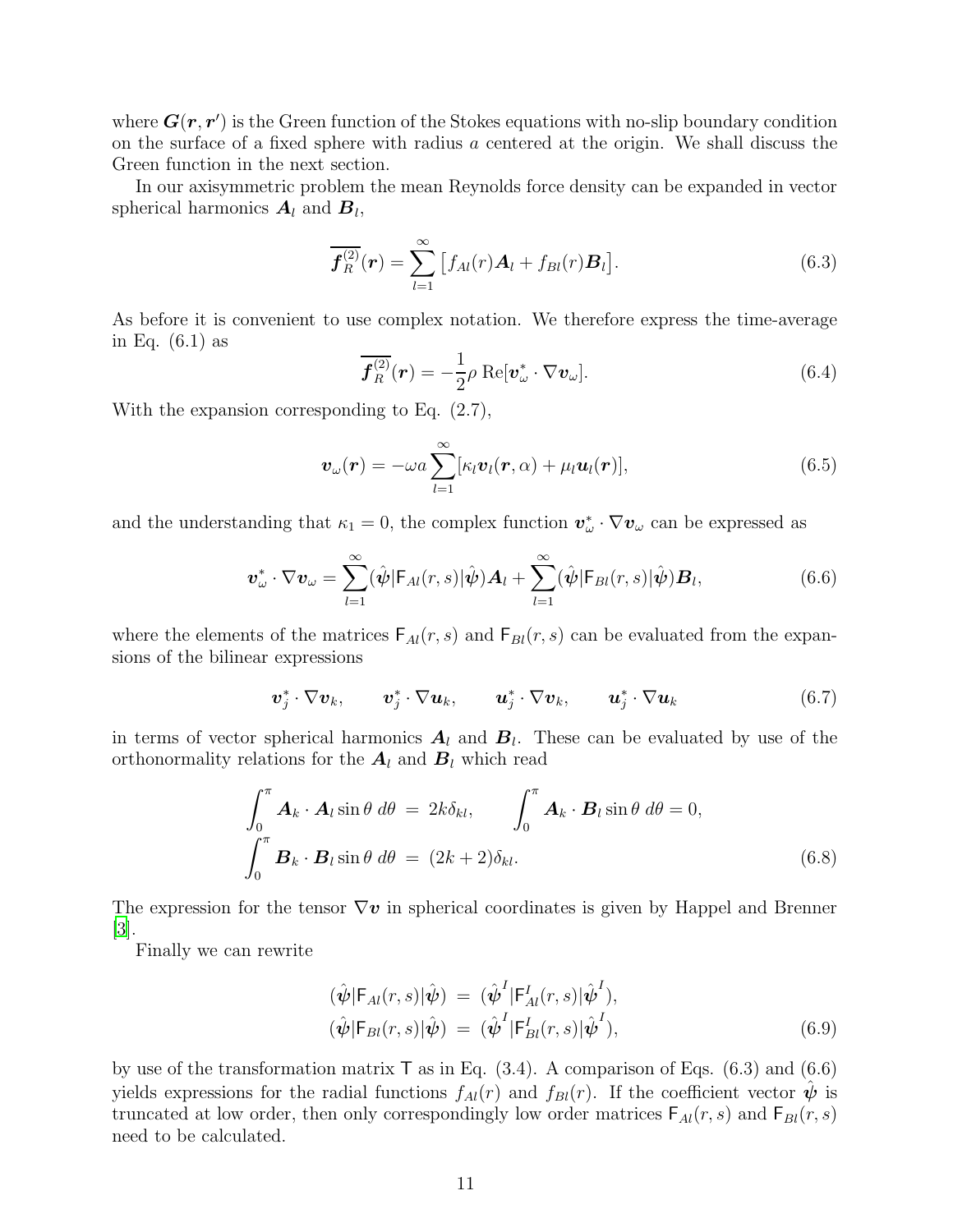### VII. NET FLOW PATTERN

The mean second order flow velocity  $\overline{v^{(2)}(r)}$  is defined in the volume  $r > a$ . It tends to  $-\overline{U^{(2)}}e_z$  at infinity [\[6\]](#page-25-5). The net flow pattern is defined as [\[20](#page-25-19)]

$$
\boldsymbol{v}'(\boldsymbol{r}) = \overline{\boldsymbol{v}^{(2)}(\boldsymbol{r})} + \overline{U^{(2)}} \boldsymbol{e}_z.
$$
 (7.1)

This tends to zero at infinity. The flow can be decomposed as a sum of a surface and a bulk contribution,

$$
\boldsymbol{v}'(\boldsymbol{r}) = \boldsymbol{v}'_S(\boldsymbol{r}) + \boldsymbol{v}'_V(\boldsymbol{r}),\tag{7.2}
$$

where each term has a decomposition as in Eq. (7.1),

$$
\boldsymbol{v}'_S(\boldsymbol{r}) = \overline{\boldsymbol{v}_S^{(2)}(\boldsymbol{r})} + \overline{U_{2S}} \boldsymbol{e}_z, \boldsymbol{v}'_V(\boldsymbol{r}) = \overline{\boldsymbol{v}_V^{(2)}(\boldsymbol{r})} + \overline{U_{2B}} \boldsymbol{e}_z.
$$
\n(7.3)

Stokes flows corresponding to a moving sphere with velocities  $\overline{U_{2S}}$  and  $\overline{U_{2B}}$  respectively are included such that each of these flow patterns decays to zero faster than  $1/r$  at infinity, corresponding to vanishing net force. The mean second order flow velocities can be expressed as

$$
\begin{aligned} \boldsymbol{v}_{S}^{(2)}(\boldsymbol{r}) &= \overline{\boldsymbol{v}}_{2S}(\boldsymbol{r}) - \overline{U_{2S}}\boldsymbol{e}_{z} + \boldsymbol{v}_{S}^{St}(\boldsymbol{r}), \\ \boldsymbol{v}_{V}^{(2)}(\boldsymbol{r}) &= \overline{\boldsymbol{v}_{R}^{(2)}}(\boldsymbol{r}) - \overline{U_{2B}}\boldsymbol{e}_{z} + \boldsymbol{v}_{B}^{St}(\boldsymbol{r}), \end{aligned} \tag{7.4}
$$

where  $\overline{\mathbf{v}}_{2S}(\mathbf{r})$  is the solution of the homogeneous Stokes equations which equals the second order surface velocity  $\overline{\boldsymbol{u}}_S(s)$  on  $r = a$  and tends to zero at infinity, and  $\boldsymbol{v}_R^{(2)}$  $\binom{2}{R}$  (**r**) is given by Eq. (6.2). The fact that this works with the velocities  $U_{2S}$  and  $U_{2B}$  as calculated above in Secs. III and V proves that the calculation is consistent.

Each pattern can be decomposed into vector spherical harmonics as in Eq. (6.3),

$$
\overline{\boldsymbol{v}}_{2S}(\boldsymbol{r}) = \sum_{l=1}^{\infty} \left[ v_{SAl}(r) \boldsymbol{A}_l + v_{SBl}(r) \boldsymbol{B}_l \right],
$$
  

$$
\overline{\boldsymbol{v}_R^{(2)}}(\boldsymbol{r}) = \sum_{l=1}^{\infty} \left[ v_{VAl}(r) \boldsymbol{A}_l + v_{VBl}(r) \boldsymbol{B}_l \right].
$$
 (7.5)

The flow  $\overline{v}_{2S}(r)$  satisfies the homogeneous Stokes equations, so that the radial functions  $v_{SAl}(r)$  and  $v_{SBl}(r)$  follow from the expressions for the mode functions  $u_l(r)$  and  $v_l^0(r)$ given in Eqs. (2.5) and (3.1), with coefficients corresponding to the mean second order surface velocity at  $r = a$ . The functions  $v_{VAl}(r)$  and  $v_{VBl}(r)$  must be derived from the integral expression in Eq. (6.2).

In order to derive the second expansion in Eq. (7.5) we need the corresponding expansion of the Green function. This can be found as an extension of the antenna theorems derived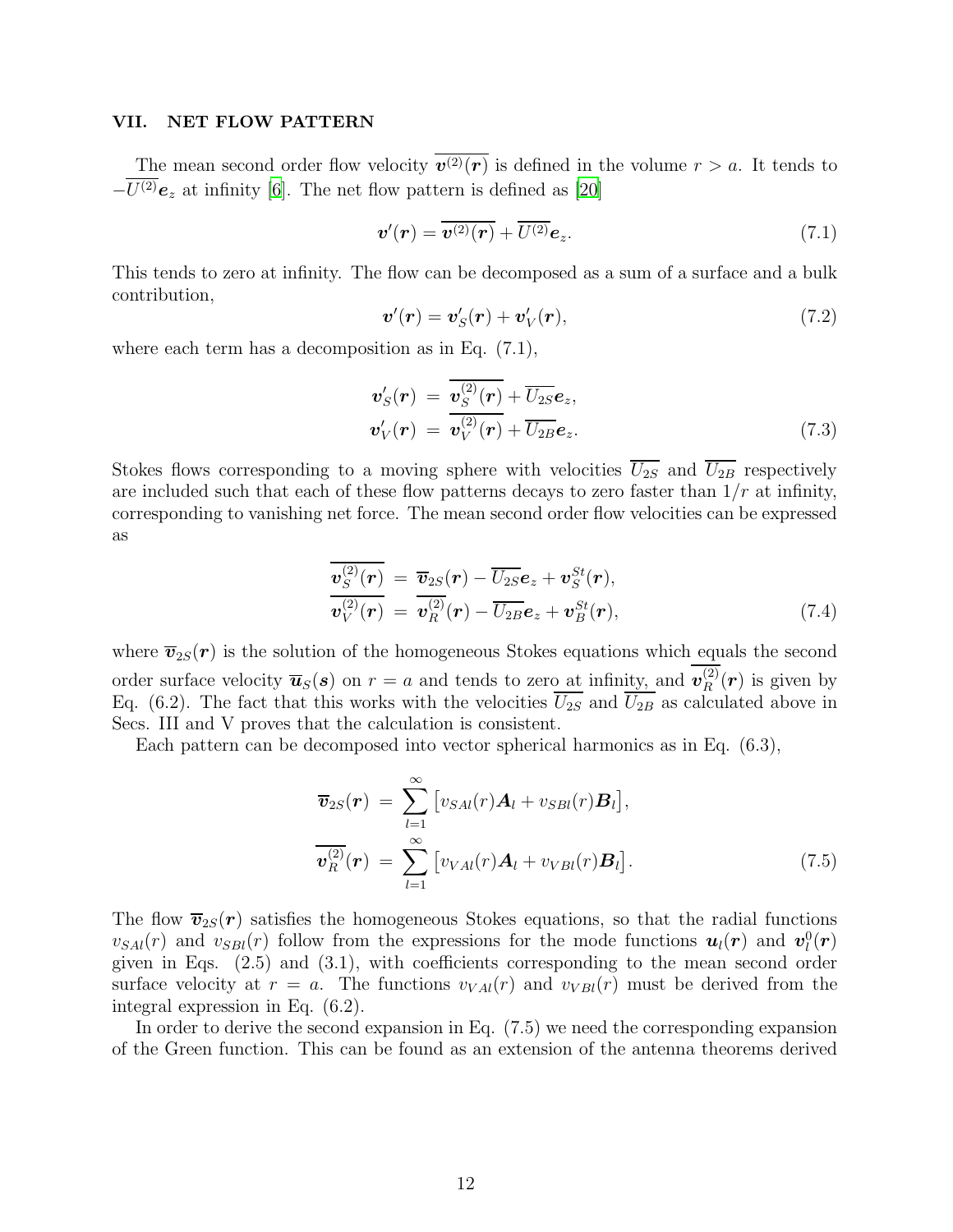by Schmitz and Felderhof  $[21]$ . The explicit expression at angular order l reads

$$
G_{\langle IAA}(r,b) = \frac{l+1}{4l^2-1} \frac{r^{2l-1}-a^{2l-1}}{b^{l-2}r^l},
$$
  
\n
$$
G_{\langle IBA}(r,b) = \frac{l+1}{4l^2-1} \frac{b^{2l-1}-a^{2l-1}}{b^{l-2}r^l},
$$
  
\n
$$
G_{\langle IBA}(r,b) = \frac{l}{4l+2} a^{2l-1} \frac{r^2-a^2}{b^{l-2}r^{l+2}},
$$
  
\n
$$
G_{\langle IBA}(r,b) = \frac{l}{4l+2} \frac{b^{2l+1}-b^{2l-1}r^2+a^{2l-1}r^2-a^{2l+1}}{b^{l-2}r^{l+2}},
$$
  
\n
$$
G_{\langle IAB}(r,b) = \frac{l+1}{4l+2} \frac{r^{2l+1}-r^{2l-1}b^2+a^{2l-1}b^2-a^{2l+1}}{b^{l}r^l},
$$
  
\n
$$
G_{\langle IAB}(r,b) = \frac{l+1}{4l+2} a^{2l-1} \frac{b^2-a^2}{b^{l}r^l},
$$
  
\n
$$
G_{\langle IBB}(r,b) = \frac{l+1}{4(2l+1)(2l+3)} \frac{4r^{2l+3}+(4l^2+4l-3)a^{2l-1}(a^2b^2+a^2r^2-b^2r^2)-(2l+1)^2a^{2l+3}}{b^{l}r^{l+2}},
$$
  
\n
$$
G_{\langle IBB}(r,b) = \frac{l}{4(2l+1)(2l+3)} \frac{4b^{2l+3}+(4l^2+4l-3)a^{2l-1}(a^2b^2+a^2r^2-b^2r^2)-(2l+1)^2a^{2l+3}}{b^{l}r^{l+2}},
$$
  
\n(7.6)

where the functions  $G_{\langle \alpha \beta}$  apply for  $a < r < b$  and the functions  $G_{\langle \alpha \beta}$  apply for  $r > b$ . The functions are continuous at  $r = b$  and reduce to the Schmitz-Felderhof antenna theorems in the limit  $a \to 0$ . The functions  $v_{VAl}(r)$  and  $v_{VBl}(r)$  are given by radial integrals in terms of the functions  $f_{Al}(r)$  and  $f_{Bl}(r)$ ,

$$
v_{VAl}(r) = \frac{1}{\eta} \int_{r}^{\infty} \left[ G_{&&&&{}l A A}(r, b) f_{Al}(b) + G_{&&&{}l A B}(r, b) f_{Bl}(b) \right] db + \frac{1}{\eta} \int_{a}^{r} \left[ G_{&&&{}l A A}(r, b) f_{Al}(b) + G_{&&&{}l A B}(r, b) f_{Bl}(b) \right] db, v_{VBl}(r) = \frac{1}{\eta} \int_{r}^{\infty} \left[ G_{&&&{}l B A}(r, b) f_{Al}(b) + G_{&&&{}l B B}(r, b) f_{Bl}(b) \right] db + \frac{1}{\eta} \int_{a}^{r} \left[ G_{&&&{}l B A}(r, b) f_{Al}(b) + G_{&&&{}l B B}(r, b) f_{Bl}(b) \right] db.
$$
 (7.7)

For the functions  $f_{Al}(b)$  and  $f_{Bl}(b)$  which occur these integrals can be performed in analytic form.

#### VIII. STOKES STREAM MATRICES

For the axisymmetric problem the net flow pattern can be derived from a Stokes stream function. This is useful for the plotting of streamlines. In the present section we derive explicit results for the steam function for low order swimmers with stroke truncated at angular number  $L = 2$ . The reults can be summarized in matrix form with three-dimensional Stokes stream matrices in the representation of modes  $u_1, v_2^0, u_2$ , as given by Eqs. (2.5) and (3.1). The total Stokes stream matrix is the sum of a surface part and a volume part,

$$
\Psi_{12}^I(r,\theta) = \Psi_{12S}^I(r,\theta) + \Psi_{12V}^I(r,\theta),\tag{8.1}
$$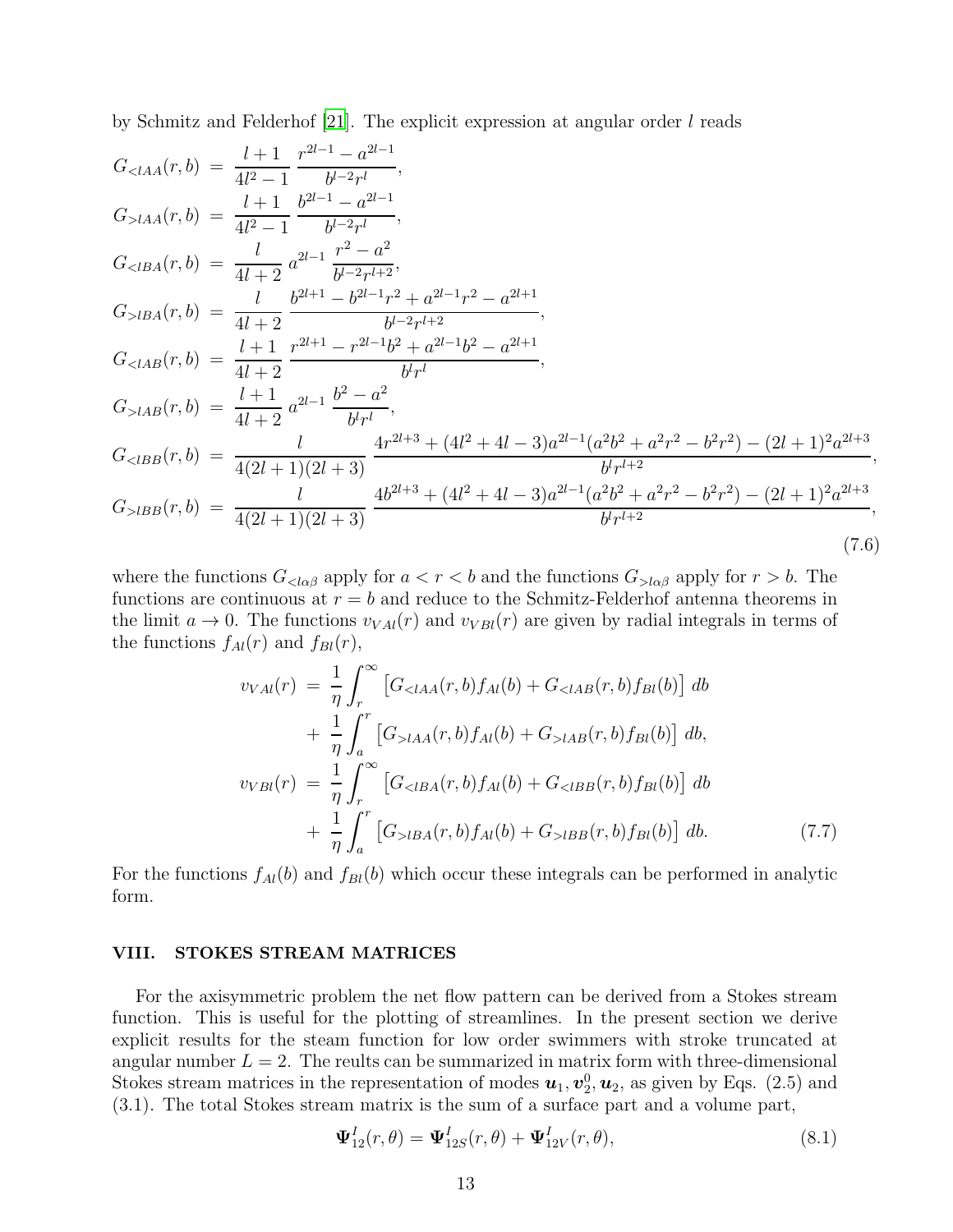with the surface part calculated from the steady state Stokes equations with boundary condition given by the second order surface velocity and with the volume part calculated from Eq. (6.2). These matrices are calculated in a frame with the fluid at rest at infinity. The net Stokes stream functions are given by

$$
\Psi_{12S}^{I\prime} = \Psi_{12S}^{I} + \frac{1}{2} \omega a \mathsf{B}_{12S}^{I} \psi^{St}, \n\Psi_{12V}^{I\prime} = \Psi_{12V}^{I} + \frac{1}{2} \omega a \mathsf{B}_{12B}^{I} \psi^{St},
$$
\n(8.2)

where  $\psi^{St}(r, \theta)$  is the Stokes stream function for a sphere of radius a with no-slip boundary condition and moving with unit velocity in the positive  $z$  direction, given explicitly by  $[22]$ 

$$
\psi^{St}(r,\theta) = \frac{1}{4} \left( 3ar - \frac{a^3}{r} \right) \sin^2 \theta.
$$
\n(8.3)

The second term on the right in Eq. (8.2) must be added to make sure that the net flow pattern corresponds to a swimmer exerting no net force on the fluid [\[6\]](#page-25-5). The matrix  $\Psi^I_{12V}$ vanishes for  $r = a$ .

The calculation of the matrices  $\Psi_{12S}^I$  and  $\Psi_{12V}^I$  is complicated, but can be performed in analytic form. The matrix  $\Psi_{12S}^{I}$  has the structure

$$
\Psi_{12S}^{I} = \omega a^{3} \sin^{2} \theta \begin{pmatrix} 0 & S_{12} & S_{13} \\ S_{12}^{*} & S_{22} & S_{23} \\ S_{13}^{*} & S_{23}^{*} & 0 \end{pmatrix},\tag{8.4}
$$

The element  $S_{22}$  is real. It is convenient to introduce the shorthand notation

$$
p = (1 + i)s, \qquad m = (1 - i)s. \tag{8.5}
$$

With this notation the element  $S_{12}$  is given by

$$
S_{12} = \frac{3i}{160(1+m)ar^3} \left[ 3(9+9m+4m^2)a^4 - (29+29m+4m^2)a^2r^2 + 4(3+3m-2m^2)r^4 + 5\left( (9+9m+4m^2)a^4 - (3+3m+4m^2)a^2r^2 \right) \cos 2\theta \right].
$$
 (8.6)

The element  $S_{13}$  is given by

$$
S_{13} = \frac{-3i}{32ar^3} \left[ 3(a^4 + 5a^2r^2 - 4r^4) + (5a^4 - 3a^2r^2) \cos 2\theta \right].
$$
 (8.7)

The element  $S_{22}$  is given by

$$
S_{22} = \frac{9s^2(1+s)(a^2 - r^2)}{56(1+2s+2s^2)r^4} \left[ (3a^2 + 4r^2)\cos\theta + 21a^2\cos\theta\cos 2\theta \right].
$$
 (8.8)

The element  $S_{23}$  is given by

$$
S_{23} = \frac{-9i}{224(1+p)r^4} \left[ \left( 3(3+3p+p^2)a^4 + (17+17p+p^2)a^2r^2 - 4(3+3p+p^2)r^4 \right) \cos\theta + 21\left( (3+3p+p^2)a^4 - (1+p+p^2)a^2r^2 \right) \cos\theta \cos 2\theta \right].
$$
 (8.9)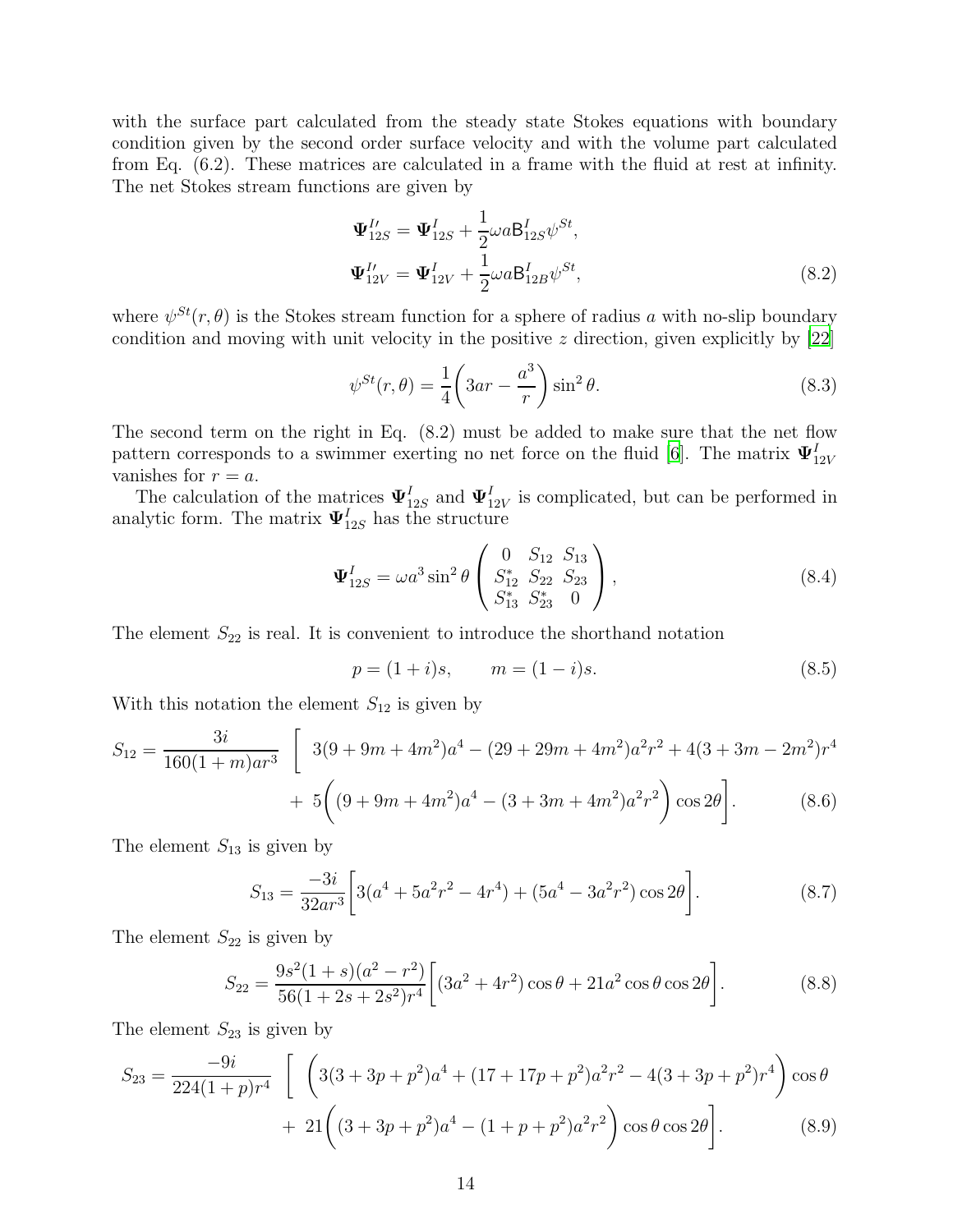The matrix  $\Psi^I_{12V}$  has the structure

$$
\Psi_{12V}^{I} = \omega a^{3} \sin^{2} \theta \begin{pmatrix} 0 & V_{12} & 0 \\ V_{12}^{*} & V_{22} & V_{23} \\ 0 & V_{23}^{*} & 0 \end{pmatrix}, \qquad (8.10)
$$

The elements which vanish do so on account of a general theorem which we proved earlier [\[6](#page-25-5)]. The element  $V_{22}$  is real. The matrix elements in Eq. (8.10) can be evaluated in analytic form. The complicated expressions are listed in the Appendix. In the next section we show net flow patterns calculated on the basis of these expressions.

### IX. FLOW PATTERN CALCULATIONS

Explicit calculations can be performed for the simple swimmers studied in Sec. IV. Each of these is characterized by a coefficient vector  $\hat{\psi}^I$  specifying the first order stroke of the swimmer. For the swimmers of Sec. IV the vector consists of two, three or five complex coefficients. Much of the calculation can be performed in terms of corresponding two-, threeor five-dimensional matrices, which can be calculated once and for all without specifying the swimmer. The three-dimensional Stokes stream matrices are given explicitly in the preceding section and in the Appendix. In general the matrices are complex and depend on scale number s and the dimensionless ratio  $r/a$ . We showed in our earlier work [\[6\]](#page-25-5), [\[8](#page-25-7)] that the theory of swimming simplifies considerably if the first order flow is irrotational. In that case the mean Reynolds flow velocity  $v_R^{(2)}$  $\binom{2}{R}$  (r) in Eq. (6.2) vanishes, and the mean swimming velocity and the net flow velocity are independent of s.

We consider first the simplest potential swimmer for which the first order irrotational flow field is a superposition of a dipolar and a quadrupolar flow field, corresponding to moments  $\mu_1^I = 1$ ,  $\mu_2^I = i/\sqrt{2}$ , and all other moments vanishing. In Sec. IV we calculated for this swimmer the reduced swimming velocity  $U_{red} = 1/\sqrt{2}$ , independent of s. With amplitude factor  $\varepsilon$  the surface displacement is

$$
\boldsymbol{\xi}(\boldsymbol{s},t) = \varepsilon a \big[\boldsymbol{B}_1(\theta)\sin(\omega t) - \frac{1}{\sqrt{2}}\boldsymbol{B}_2(\theta)\cos(\omega t)\big],\tag{9.1}
$$

with vector spherical harmonics given in Eq.  $(2.6)$ . The corresponding first order flow is

$$
\boldsymbol{v}^{(1)}(\boldsymbol{r},t) = \varepsilon a\omega \left[ \frac{a^3}{r^3} \boldsymbol{B}_1(\theta) \cos(\omega t) + \frac{a^4}{\sqrt{2}r^4} \boldsymbol{B}_2(\theta) \sin(\omega t) \right],
$$
  
\n
$$
p^{(1)}(\boldsymbol{r},t) = \varepsilon \rho a^2 \omega^2 \left[ \frac{a^2}{r^2} P_1(\cos\theta) \sin(\omega t) - \frac{a^3}{\sqrt{2}r^3} P_2(\cos\theta) \cos(\omega t) \right].
$$
 (9.2)

The first order pressure deviation follows from Eq. (2.5). Since the first order flow velocity is irrotational the mean Reynolds force density may be expressed as the gradient of a scalar function which may be identified with a second order mean pressure deviation proportional to the mass density [\[6\]](#page-25-5). As a consequence the Reynolds flow velocity  $v_R^{(2)}$  $\mathcal{L}_R^{(2)}(\boldsymbol{r})$ , given by Eq. (6.2), vanishes. The mean second order flow velocity has only a surface contribution, and is independent of s. The relevant elements of the matrices  $\Psi_{12V}^I$  and  $B_{12B}^I$  in Eq. (8.2) vanish, and it suffices to consider the two-dimensional matrices

$$
\Psi_{12S}^{I} = \omega a^{3} \sin^{2} \theta \begin{pmatrix} 0 & S_{13} \\ S_{13}^{*} & 0 \end{pmatrix}, \qquad \mathsf{B}_{12S}^{I} = \begin{pmatrix} 0 & -3i \\ 3i & 0 \end{pmatrix}, \tag{9.3}
$$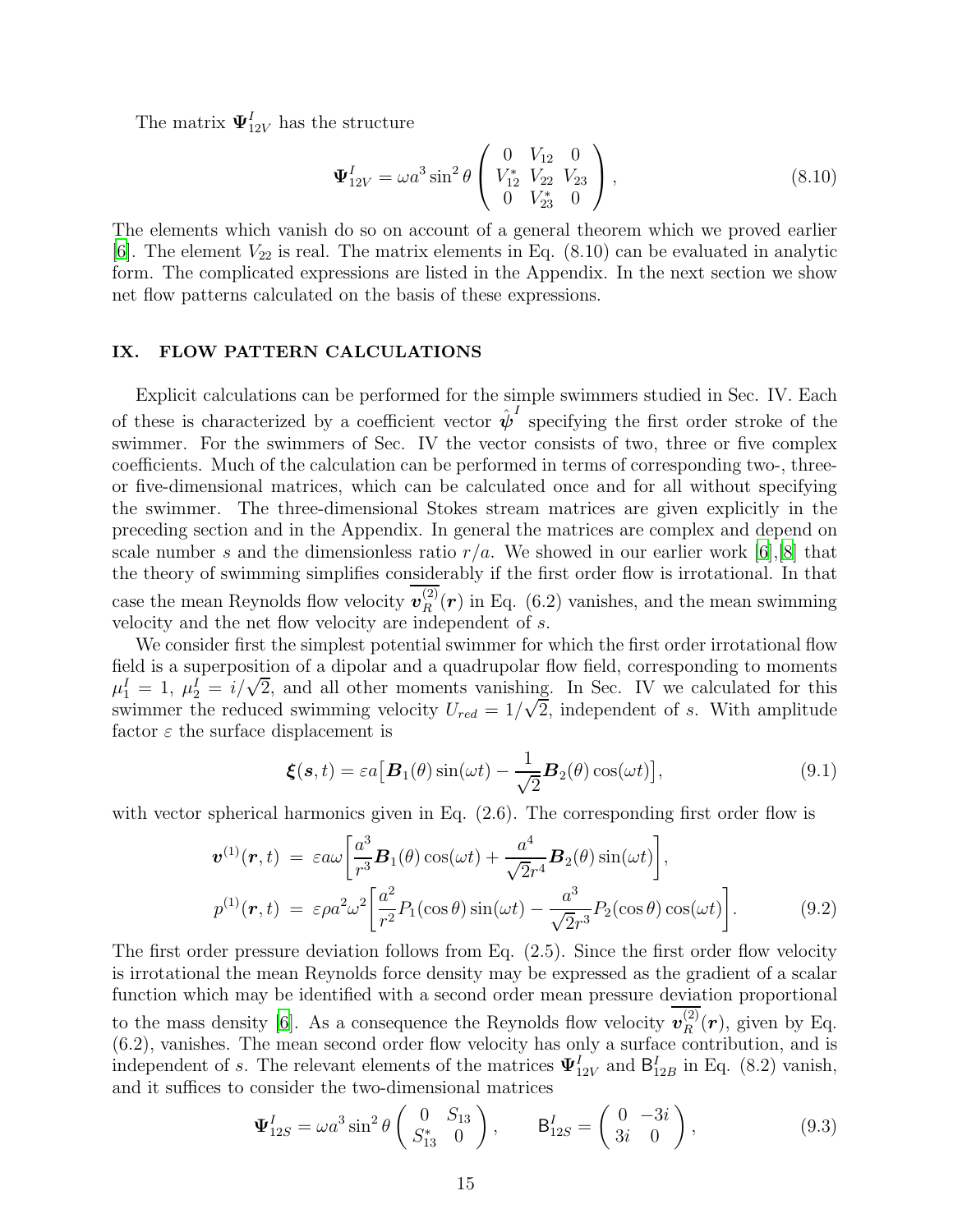with  $S_{13}$  given by Eq. (8.7). From the matrix  $B_{12S}^I$  we find for the second order mean swimming velocity

$$
\overline{U_2} = \overline{U_{2S}} = \frac{1}{2} \varepsilon^2 a\omega (1, -\frac{i}{\sqrt{2}}).B_{12S}^I.(1, \frac{i}{\sqrt{2}}) = \frac{3}{\sqrt{2}} \varepsilon^2 a\omega.
$$
\n(9.4)

From the matrix  $\Psi_{12S}^I$  we find in the same way the stream function

$$
\psi_{12S}(r,\theta) = \frac{1}{16}\overline{U_2}\frac{a}{r^3} \left[3(a^4 + 5a^2r^2 - 4r^4) + (5a^4 - 3a^2r^2)\cos 2\theta\right]\sin^2\theta. \tag{9.5}
$$

In the notation of Ref. 6 the corresponding flow velocity is given by

$$
\overline{\boldsymbol{v}}_{2S}(\boldsymbol{r}) = \overline{U_2} \bigg[ -\frac{a}{r} \boldsymbol{A}_1 - \frac{21a^3 - 5ar^2}{20r^3} \boldsymbol{B}_1 - \frac{2a^3}{35r^3} \boldsymbol{A}_3 - \frac{7a^5 - 3a^3r^2}{28r^5} \boldsymbol{B}_3 \bigg],\tag{9.6}
$$

corresponding to surface velocity

$$
\overline{\bm{u}}_S(\bm{s}) = \overline{U_2} \bigg[ -\bm{A}_1 - \frac{4}{5} \bm{B}_1 - \frac{2}{35} \bm{A}_3 - \frac{1}{7} \bm{B}_3 \bigg]. \tag{9.7}
$$

In the derivation of Eq. (9.6) we have used the orthonormality relations Eq. (6.8). We recall that  $A_1 = e_z$  and  $B_1 = e_z - 3e_r \cos \theta$ . The surface average of  $B_1, A_3, B_3$  vanishes. The first term in Eq. (9.7) is in agreement with a general theorem [\[7\]](#page-25-6). The surface velocity  $\overline{\mathbf{u}}_S(s)$  is the primary quantity which can be calculated from the surface displacement in Eq. (9.1) and the first order flow velocity given by Eq. (9.2). The second order flow velocity in Eq. (9.6) is the corresponding solution of the steady state Stokes equations which tends to zero at infinity.

The Stokes flow in Eq. (7.4) is given by

$$
\boldsymbol{v}_S^{St}(\boldsymbol{r}) = \overline{U_2} \bigg[ \frac{a}{r} \big( \boldsymbol{A}_1 - \frac{1}{4} \boldsymbol{B}_1 \big) + \frac{a^3}{4r^3} \boldsymbol{B}_1 \bigg]. \tag{9.8}
$$

This must be added to Eq.  $(9.6)$  in order to cancel the  $a/r$  term. The latter corresponds to an Oseen flow generated by a force acting on the fluid. In swimming there is no net force acting. From the sum of Eqs. (9.6) and (9.8) we find for the net flow velocity

$$
\boldsymbol{v}_{12}'(r,\theta) = \overline{U_2} \bigg[ -\frac{4a^3}{5r^3} \boldsymbol{B}_1 - \frac{2a^3}{35r^3} \boldsymbol{A}_3 - \frac{7a^5 - 3a^3r^2}{28r^5} \boldsymbol{B}_3 \bigg],\tag{9.9}
$$

corresponding to superposition of a dipolar and an octupolar flow. The latter has nonvanishing vorticity directed in the azimuthal direction,

$$
\nabla \times \boldsymbol{v}_{12}' = -\frac{3}{16} \overline{U_2} \frac{a^3}{r^4} \left[ \sin \theta + 5 \sin 3\theta \right] \boldsymbol{e}_{\varphi}.
$$
 (9.10)

The vorticity is generated by the no-slip boundary condition at the undulating surface. Taking the Laplacian of Eq. (9.9) we obtain a contribution to the mean pressure deviation proportional to the shear viscosity.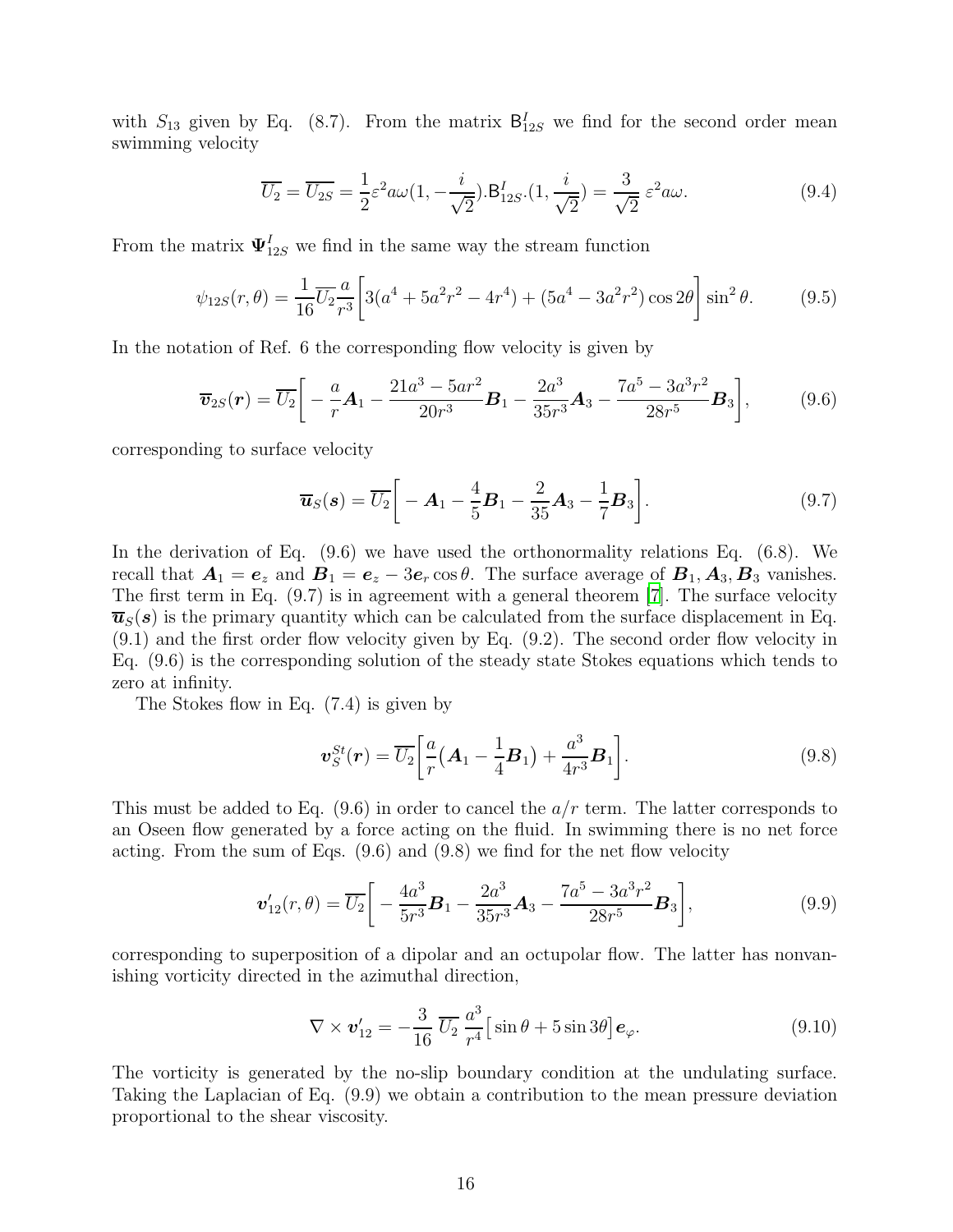From Eqs. (8.3) and (9.3) we find for the stream function of the net flow

$$
\psi'_{12}(r,\theta) = \frac{1}{16} \overline{U_2} \frac{a^3}{r^3} \left[ 3a^2 + 11r^2 + (5a^2 - 3r^2) \cos 2\theta \right] \sin^2 \theta.
$$
 (9.11)

This yields the streamlines of the net flow, as shown in Fig. 3. The net flow pattern is long range, falling off as  $1/r^3$  at large distance. In terms of the modes defined in Eqs. (2.5) and (3.1) the flow is given by

$$
\boldsymbol{v}_{12}'(r,\theta) = \overline{U_2} \bigg[ \frac{4}{5} \boldsymbol{u}_1 + \frac{1}{4} \boldsymbol{u}_3 - \frac{3}{20} \boldsymbol{v}_3^0 \bigg],\tag{9.12}
$$

showing two potential modes and one vortex mode. The flow velocity is independent of mass density and shear viscosity of the fluid. Only the vortex mode  $v_3^0$  contributes to the vorticity in Eq. (9.10). The mode can be viewed as being composed of three vortex rings, two of the same vorticity front and aft of the sphere, and a central one of opposite vorticity. The relative contributions to the total vorticity are given by weights (0.313, 0.374, 0.313).

In the following we present numerical results for the net time-averaged flow pattern of several selected swimmers with nonvanishing Reynolds flow. First we consider the swimmer specified by three coefficients  $\mu_1^I = 1$ ,  $\kappa_2^I = -4i\sqrt{2}/3$ ,  $\mu_2^I = 11i/(5\sqrt{2})$ . The reduced swimming velocity  $U_{red}(s)$  for this swimmer was plotted in Fig. 1. In Fig. 4 we show the streamlines of the net flow, as calculated from the corresponding Stokes stream function, for scale number  $s = 0.1$ . At this small scale number the net flow is dominated by the surface contribution  $\mathbf{v}'_S(\mathbf{r})$ . The reduced swimming velocity is  $U_{red}(0.1) = 1.179$ , and the relative contribution of the bulk and surface terms is  $U_B(0.1)/U_S(0.1) = -10^{-5}$ . The net flow is quite similar to that calculated in the Stokes limit  $s = 0$ .

In Fig. 5 we show the streamlines of the net flow for the same swimmer with scale number  $s = 10$ . A comparison with Fig. 4 shows a significant distortion of the streamlines. Interestingly the flow shows a detached vortex ring. The reduced swimming velocity is  $U_{red}(10) = 1.730$ , and the relative contribution of the bulk and surface terms is  $U_B(10)/U_S(10) = -0.499$ . The ratio suggests that there is significant cancellation of the surface and bulk contributions to the net flow. In Fig. 6 we show this for the z-component of the net flow velocity in the equatorial plane  $\theta = \pi/2$ .

In Fig. 7 we show the streamlines of the net flow for the 123-swimmer with coefficient vector given by the optimized values of Eq.  $(4.5)$ . We choose scale number  $s = 10$ , corresponding to the reduced swimming velocity  $U_{red}(10) = 1.904$ , and ratio  $U_B(10)/U_S(10) = -0.285$ . The flow pattern is similar to that shown in Fig. 5, but there is no detached vortex ring.

In the limit of large s the boundary layer of thickness  $a/s$  becomes very thin. Correspondingly the radial force density functions  $f_{Al}(r)$  and  $f_{Bl}(r)$  in Eq. (7.7) consist of a rapidly varying part at the boundary and a slowly varying part for larger values of  $r$ . The bulk flow functions  $v_{VAl}(r)$  and  $v_{VBl}(r)$  decompose correspondingly. The radial dependence of these functions is determined by that of the Green function in Eq. (7.6). The final flow pattern is a superposition of many contributions which can be evaluated for any chosen particular stroke. The main qualitative insight is that the net flow  $v'_V(r)$  can be neglected for small scale number s, and that the net flows  $v'_{S}(r)$  and  $v'_{V}(r)$  nearly cancel for large s. In the next section we analyze this behavior in more detail.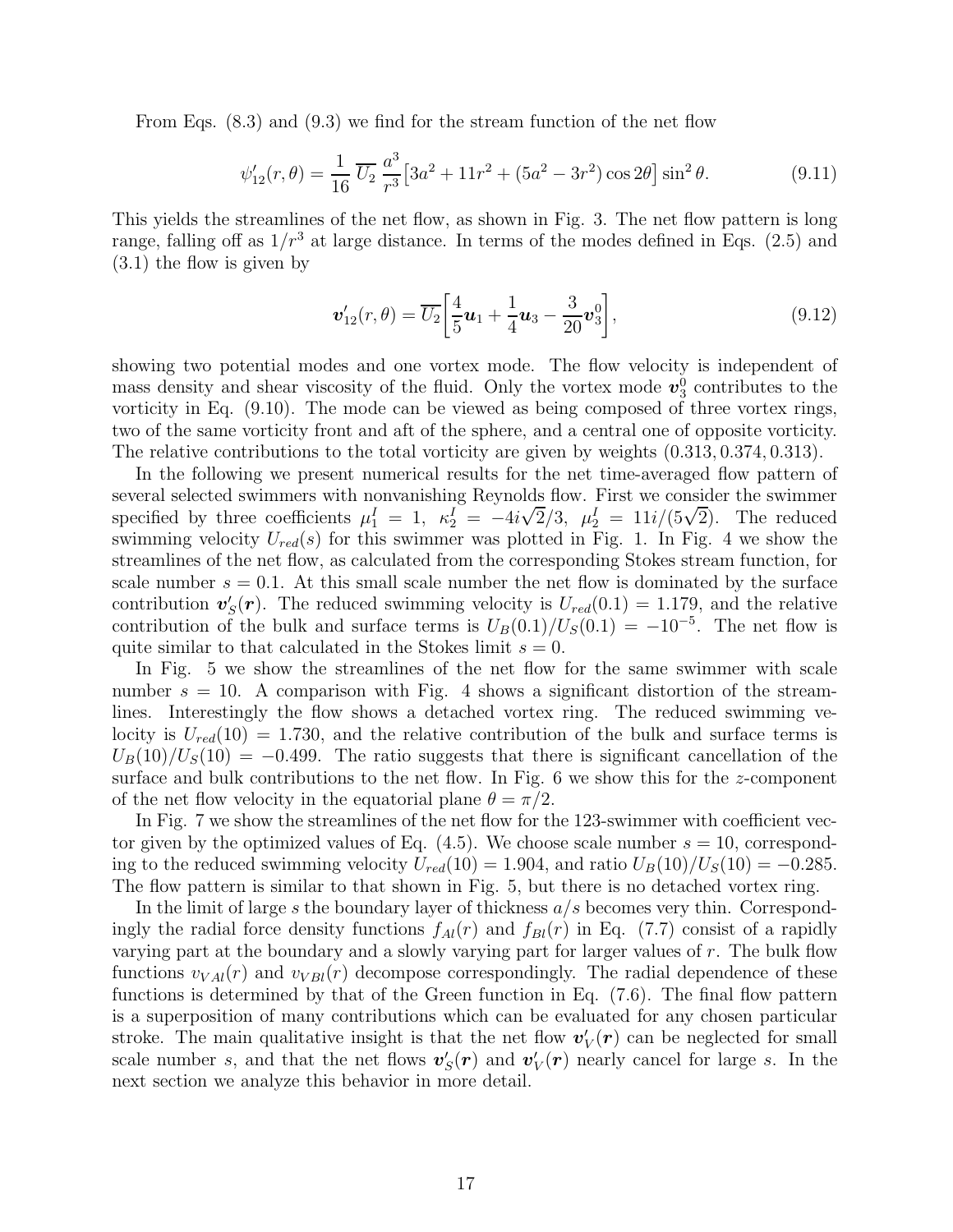### X. ANALYSIS OF NET FLOW PATTERN

The net flow pattern defined in Eq. (7.1) can be written as a sum of two terms as in Eq. (7.2). For the dipole-quadrupole model studied in the preceding section only the surface part contributes. More generally we must consider also the volume contribution  $v'_V(r)$ . Outside a boundary layer of thickness  $\lambda = \sqrt{2\eta/(\omega\rho)}$  both parts are solutions of the linear Stokes equations and can be written as superpositions of Stokes flows  $\{\boldsymbol{u}_l, \boldsymbol{v}_l^0\}$ . We define corresponding moments  $\{M_l, K_l\}$  from the decomposition

$$
\boldsymbol{v}'_{ou}(\boldsymbol{r}) = \varepsilon^2 a \omega \big[ M_1 \boldsymbol{u}_1 + K_2 \boldsymbol{v}_2^0 + M_2 \boldsymbol{u}_2 + K_3 \boldsymbol{v}_3^0 + M_3 \boldsymbol{u}_3 + \ldots \big], \tag{10.1}
$$

where the subscript *ou* indicates that only the part outside the boundary layer is being considered. For the dipole-quadrupole model we found in Eq. (9.12) for the first few moments

$$
(M_1, K_2, M_2, K_3, M_3) = \frac{3}{\sqrt{2}} \left(\frac{4}{5}, 0, 0, -\frac{3}{20}, \frac{1}{4}\right), \tag{10.2}
$$

and all higher order moments vanishing. In that case there is no boundary layer. More generally we find a set of moments which depend on the scale number  $s = a/\lambda$ .

For general stroke  $\hat{\psi}^I$  the net flow can be evaluated from the Stokes matrices  $\Psi_S^I$  and  $\Psi_V^{I\prime}$ , as defined in Eq. (8.2). We consider first the matrix  $\Psi_S^{I\prime}$ . By use of the identities [\[3](#page-25-2)]

$$
\sin^2 \theta = 2\mathcal{J}_2(\cos \theta), \qquad \cos \theta \sin^2 \theta = 2\mathcal{J}_3(\cos \theta),
$$

$$
\cos 2\theta \sin^2 \theta = -\frac{6}{5} \mathcal{J}_2(\cos \theta) + \frac{16}{5} \mathcal{J}_4(\cos \theta),
$$

$$
\cos \theta \cos 2\theta \sin^2 \theta = -\frac{2}{7} \mathcal{J}_3(\cos \theta) + \frac{16}{7} \mathcal{J}_5(\cos \theta),
$$

$$
\cos 3\theta \sin^2 \theta = -\frac{18}{7} \mathcal{J}_3(\cos \theta) + \frac{32}{7} \mathcal{J}_5(\cos \theta), \qquad (10.3)
$$

the expressions in Eqs. (8.6-9) can be turned into linear combinations of Gegenbauer functions  $\mathcal{I}_l(\cos \theta)$ . We note the relations

$$
\mathbf{S}_{op} \frac{a^{l+2} \mathcal{J}_{l+1}(\cos \theta)}{r^l} = \frac{1}{l+1} \mathbf{u}_l, \qquad \mathbf{S}_{op} \frac{a^l \mathcal{J}_{l+1}(\cos \theta)}{r^{l-2}} = \frac{1}{l+1} \mathbf{v}_l^0, \tag{10.4}
$$

where  $S_{op}$  is the linear Stokes operator defined by the rule  $v = S_{op}\psi$  with [\[22](#page-25-21)]

$$
v_r(r,\theta) = \frac{1}{r^2 \sin \theta} \frac{\partial \psi}{\partial \theta}, \qquad v_\theta(r,\theta) = \frac{-1}{r \sin \theta} \frac{\partial \psi}{\partial r}, \qquad v_\varphi = 0. \tag{10.5}
$$

Correspondingly the matrix  $\Psi_S^U$  can be decomposed into matrices  $\mathcal{M}_{Sl}$ ,  $\mathcal{K}_{Sl}$  as

$$
\Psi_S^{I\prime}(r,\theta) = \omega a^3 \sum_{l=1}^{\infty} (l+1) \left[ \frac{a^l}{r^l} \mathcal{M}_{Sl} + \frac{a^{l-2}}{r^{l-2}} \mathcal{K}_{Sl} \right] \mathcal{J}_{l+1}(\cos \theta). \tag{10.6}
$$

For stroke  $\hat{\psi}^I$  the surface contribution to the moments in Eq. (10.1) is then given by

$$
M_{Sl} = (\hat{\boldsymbol{\psi}}^I | \mathbf{\mathcal{M}}_{Sl} | \hat{\boldsymbol{\psi}}^I), \qquad K_{Sl} = (\hat{\boldsymbol{\psi}}^I | \mathbf{\mathcal{K}}_{Sl} | \hat{\boldsymbol{\psi}}^I).
$$
(10.7)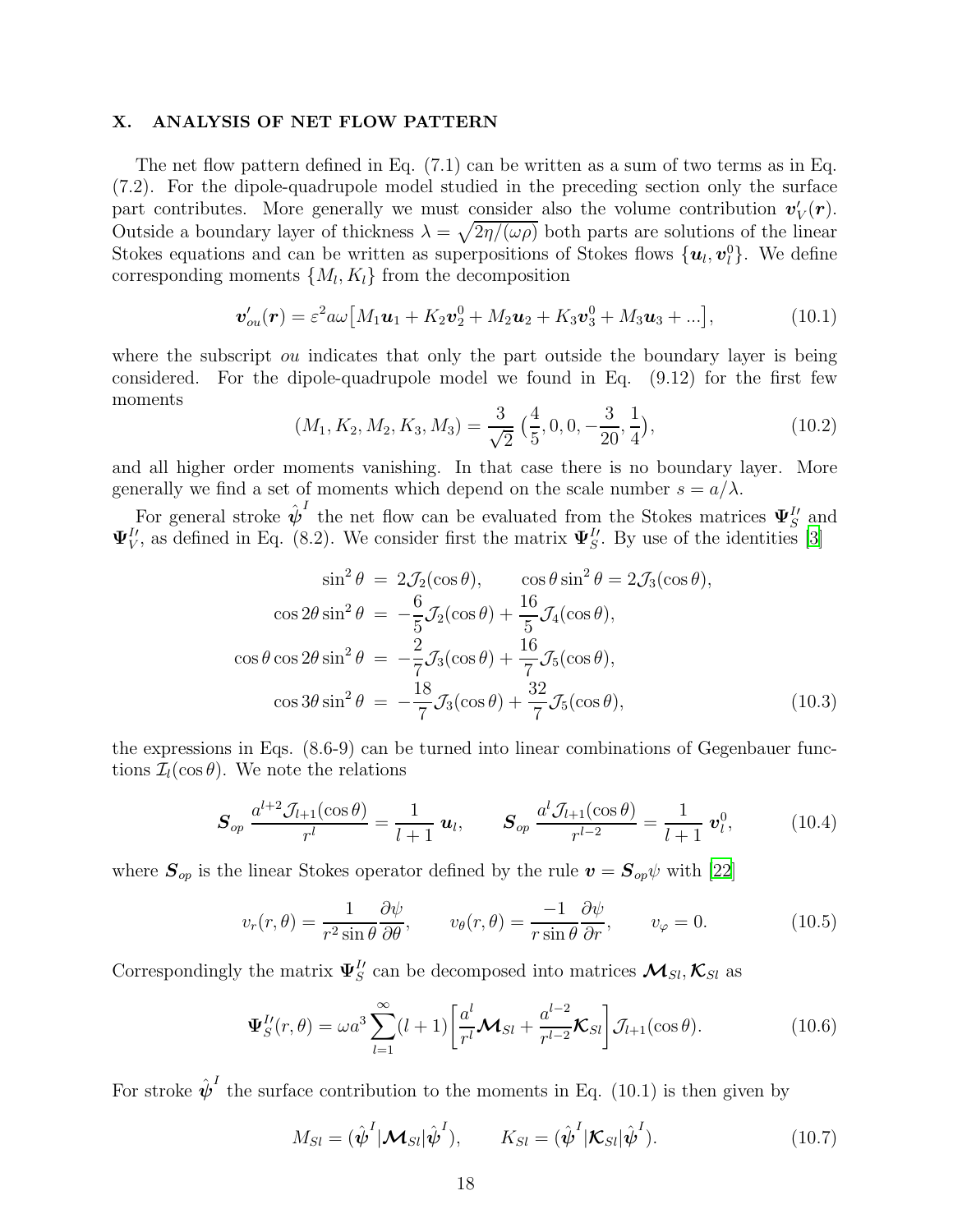From the element  $S'_{12}$  of  $\Psi_S^{\prime\prime}$  we find the nonvanishing elements

$$
\mathcal{M}_{S1;12} = \frac{i}{10} \frac{-3 - 3m + m^2}{1 + m}, \qquad \mathcal{K}_{S3;12} = -\frac{3i}{40} \frac{3 + 3m + 4m^2}{1 + m}, \n\mathcal{M}_{S3;12} = \frac{3i}{40} \frac{9 + 9m + 4m^2}{1 + m}.
$$
\n(10.8)

From the element  $S'_{13}$  we find the nonvanishing elements

$$
\mathcal{M}_{S1;13} = -\frac{6i}{5} \qquad \mathcal{K}_{S3;13} = \frac{9i}{40} \qquad \mathcal{M}_{S3;13} = -\frac{3i}{8}.\tag{10.9}
$$

From the element  $S'_{22}$  we find the nonvanishing elements

$$
\mathcal{K}_{S2;22} = -\frac{3}{7} \frac{s^2 (1+s)}{1+2s+2s^2}, \qquad \mathcal{M}_{S2;22} = \frac{3}{7} \frac{s^2 (1+s)}{1+2s+2s^2}, \n\mathcal{K}_{S4;22} = -\frac{54}{35} \frac{s^2 (1+s)}{1+2s+2s^2}, \qquad \mathcal{M}_{S4;22} = \frac{54}{35} \frac{s^2 (1+s)}{1+2s+2s^2}.
$$
\n(10.10)

From the element  $S'_{23}$  we find the nonvanishing elements

$$
\mathcal{K}_{S2;23} = \frac{3i}{28} \frac{3 + 3p + p^2}{1 + p}, \qquad \mathcal{M}_{S2;23} = -\frac{3i}{28} \frac{5 + 5p + p^2}{1 + p}, \n\mathcal{K}_{S4;23} = \frac{27i}{70} \frac{1 + p + p^2}{1 + p}, \qquad \mathcal{M}_{S4;23} = -\frac{27i}{70} \frac{3 + 3p + p^2}{1 + p}.
$$
\n(10.11)

The 21-, 31- and 32- elements are found by complex conjugation. For stroke  $\hat{\boldsymbol{\psi}}^I = (1, 0, i/\sqrt{2})$ we recover the moments in Eq.  $(10.2)$  by use of Eq.  $(10.7)$ .

It is evident from the above expressions that the listed elements  $\{\mathcal{K}_{lS;jk},\mathcal{M}_{lS;jk}\}\$  tend to finite values in the Stokes limit  $s = 0$ . For large scale number s the elements increase linearly with s. We show below that the limiting behavior for large s is canceled by corresponding behavior of the elements  $\{\mathcal{K}_{lV;jk},\mathcal{M}_{lV;jk}\}.$  The sum of both sets of elements tends to a finite limit as  $s \to \infty$ . The cancelation between both parts is similar to that found in Eq. (5.9).

We define matrices  $\mathcal{M}_{VI}, \mathcal{K}_{VI}$  from the behavior of the Stokes matrix  $\Psi_{V}^{I}$  outside the boundary layer. This part is obtained by omitting terms which decay exponentially with distance r. The remaining non-exponential part  $\Psi_{Vou}^{I'}$  can be decomposed as in Eq. (10.6). The explicit expressions can be found from the matrix elements listed in the Appendix. The matrices  $\mathcal{M}_{VI}, \mathcal{K}_{VI}$  tend to zero as  $s^2$  for small s. The expressions are rather complicated, and we quote only the asymptotic behavior for large s of the sums  $\mathcal{M}_l = \mathcal{M}_{Sl} + \mathcal{M}_{VI}$  and  $\mathcal{K}_l = \mathcal{K}_{Sl} + \mathcal{K}_{Vl}.$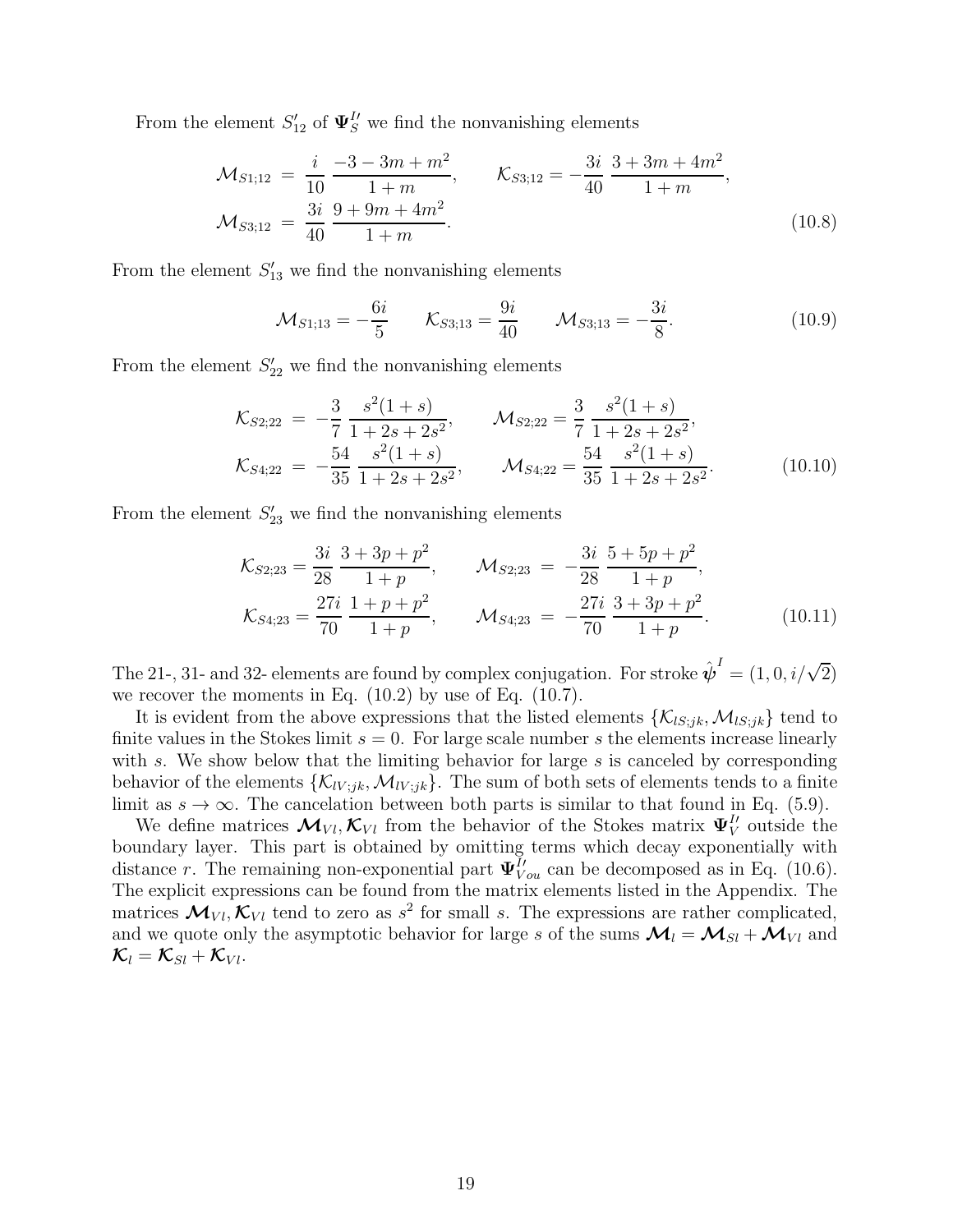For large s we find for the  $3 \times 3$  submatrices in the upper left-hand corner the behavior

$$
\mathcal{M}_{1;12} = \mathcal{M}_{1;21}^* = -\frac{3}{10} i + O(s^{-1}), \qquad \mathcal{M}_{1;13} = \mathcal{M}_{1;31}^* = -\frac{6i}{5},
$$
\n
$$
\mathcal{K}_{3;12} = \mathcal{K}_{3;21}^* = -\frac{99}{40} i + O(s^{-1}), \qquad \mathcal{M}_{3;12} = \mathcal{M}_{3;21}^* = \frac{93}{40} i + O(s^{-1}),
$$
\n
$$
\mathcal{K}_{3;13} = \mathcal{K}_{3;31}^* = \frac{9i}{40}, \qquad \mathcal{M}_{3;13} = \mathcal{M}_{3;31}^* = -\frac{3i}{8},
$$
\n
$$
\mathcal{K}_{2;22} = \frac{9}{28} + O(s^{-1}), \qquad \mathcal{M}_{2;22} = -\frac{9}{28} + O(s^{-1}),
$$
\n
$$
\mathcal{K}_{4;22} = \frac{72}{35} + O(s^{-1}), \qquad \mathcal{M}_{4;22} = -\frac{72}{35} + O(s^{-1}),
$$
\n
$$
\mathcal{K}_{2;23} = \mathcal{K}_{2;32}^* = \frac{6}{7} i + O(s^{-1}), \qquad \mathcal{M}_{2;23} = \mathcal{M}_{2;32}^* = -\frac{6}{7} i + O(s^{-1}),
$$
\n
$$
\mathcal{K}_{4;23} = \mathcal{K}_{4;32}^* = \frac{171}{35} i + O(s^{-1}), \qquad \mathcal{M}_{4;23} = \mathcal{M}_{4;32}^* = -\frac{171}{35} i + O(s^{-1}).
$$
\n(10.12)

The values at  $s = 0$  can be found from Eqs. (10.8-11). All other elements of the submatrices vanish.

The expressions show that if in the stroke  $\hat{\psi}^I$  both coefficients  $\mu_1^I$  and  $\kappa_2^I$  differ from zero, then the net flow carries a dipole moment  $M_1$ , a stresslet  $K_2$ , a quadrupole moment  $M_2$ , as well as the higher order moments  $K_3$  and  $M_3$ . As an example we consider the stroke given by  $(\mu_1^I, \kappa_2^I, \mu_2^I) = (1, -4i\sqrt{2}/3, 11i/(5\sqrt{2}))$ . In this case we find for the moments in the Stokes limit  $s = 0$  the values  $M_1(0) = 46\sqrt{2}/25$ ,  $K_2(0) = 0$ ,  $M_2(0) =$  $K_3(0) = -219/(100\sqrt{2}), \ M_3(0) = 21/(4\sqrt{2}), \ K_4(0) = 0, \ M_4(0) = 0.$  In the inertiadominated limit  $s \to \infty$  the moments become  $M_1(\infty) = 46\sqrt{2}/25$ ,  $K_2(\infty) = 8/7$ ,  $M_2(\infty) =$  $-8/7$ ,  $K_3(\infty) = -1419/(100\sqrt{2})$ ,  $M_3(\infty) = 281/(20\sqrt{2})$ ,  $K_4(\infty) = 256/35$ ,  $M_4(\infty) =$  $-256/35$ . At intermediate values of the scale number the moments vary weakly with s, similar to the behavior shown in Figs. 1 and 2.

#### XI. DISCUSSION

In our theory the phenomenon of swimming is explained to be a consequence of convection of the body in the flow generated by wave-type distortions of the body shape with fluid flow caused via the no-slip boundary condition. As we showed above, for swimmers characterized by a sizable scale number the net time-averaged flow pattern arises as a delicate balance between the directly generated flow and the indirect flow caused by the Reynolds force density. As a consequence of this balance, also the mean swimming velocity has an interesting dependence on scale number, as shown in Figs. 1 and 2. Rather elaborate calculations are required to find the mean swimming velocity and the net flow patten for given time-periodic stroke.

We discuss briefly the relation of our derivation to the active particle point of view. In the latter the dynamics of the swimming stroke is ignored and only the net flow pattern on a coarse time scale is considered. In the simplest theories the net flow pattern is postulated as a solution of the steady state Stokes equations. By way of illustration we consider the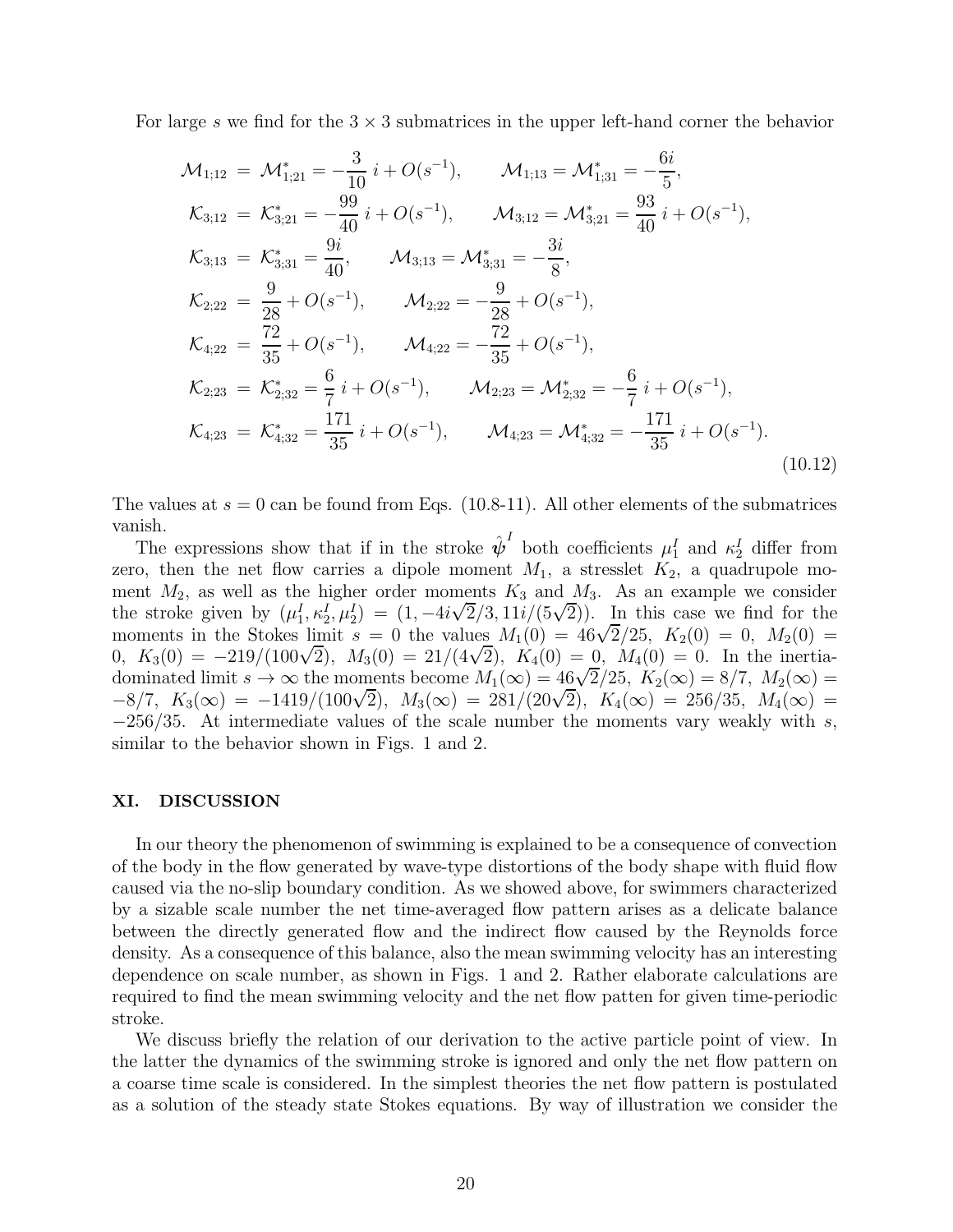$A_1B_1$ -active particle. For this the steady state flow pattern is assumed to take the form

$$
\boldsymbol{v}(\boldsymbol{r}) = -U\boldsymbol{e}_z + m_1 \frac{a^3}{r^3} (-\boldsymbol{I} + 3\boldsymbol{e}_r \boldsymbol{e}_r) \cdot \boldsymbol{e}_z = -U\boldsymbol{e}_z + m_1 \boldsymbol{u}_1, \qquad (11.1)
$$

with unit tensor  $\bm{I}$ , swimming velocity U, and dipole moment  $m_1$  in the z-direction. The corresponding net flow pattern  $\mathbf{v}'(\mathbf{r}) = \mathbf{v}(\mathbf{r}) + U\mathbf{e}_z$  has a dipolar form. In particular for  $m_1 = \frac{1}{2}$  $\frac{1}{2}U$  Lighthill's coefficient  $A_1$  vanishes and  $B_1 = \frac{3}{2}$  $\frac{3}{2}U$ . This  $B_1$ -active particle is regarded as a squirmer. It is conceivable that such a net flow pattern is generated on average by the wave motion of cilia, provided short distance behavior is neglected. In the work of Refs. 9-12 corrections to the  $B_1B_2$ -flow pattern due to Reynolds stress are studied by the method of matched asymptotic expansion.

In our derivation we take a more detailed point of view and derive the net flow pattern to second order in amplitude as a time-average of the flow generated by a harmonically varying stroke and as a function of scale number s. Even for relatively simple strokes the net flow pattern is rather convoluted and depends in a subtle way on the generating stroke.

The special case where the first order flow velocity is irrotational is of particular interest. In that case the mean swimming velocity and the net flow velocity are independent of mass density and shear viscosity of the fluid. For the simple example shown in Sec. IX the net flow exhibits an interesting vortex structure. The example suggests that vortex shedding is an indispensable feature of swimming.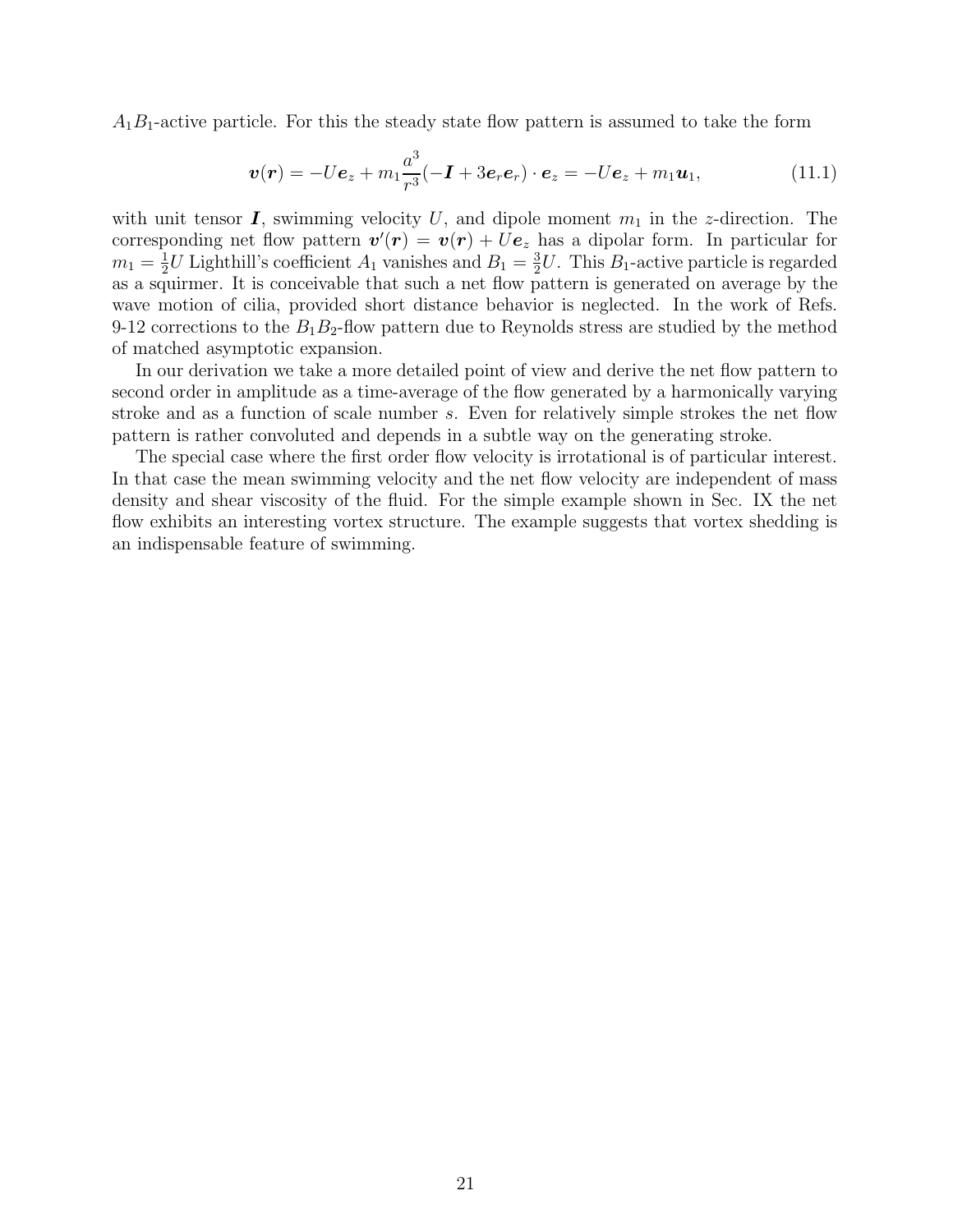## Appendix A:

In this Appendix we provide expressions for the matrix elements in Eq. (8.10). The element  $V_{12}$  is given by

$$
V_{12} = G_{120} \Gamma[0, m] + G_{12r} \Gamma[0, m_{\overline{a}}^T] + H_{12} \cos 2\theta + J_{12} + K_{12},
$$
 (A1)

with incomplete Gamma function  $\Gamma[0, z] = E_1(z)$  and with coefficients

$$
G_{120} = \frac{im^{6}e^{m}}{430080(1+m)ar^{3}} \Big[ 3m^{2}(-120+7m^{2})a^{4} + 3(896+168m^{2}-9m^{4})a^{2}r^{2} - 8064r^{4} + 5m^{2} \Big( (-120+7m^{2})a^{4} + 3(56-3m^{2})a^{2}r^{2} \Big) \cos 2\theta \Big],
$$
  

$$
G_{12r} = \frac{im^{6}e^{m}r^{2}}{215040(1+m)a^{6}} \Big[ 3(896a^{4}-24m^{2}a^{2}r^{2}+m^{4}r^{4}) + 5m^{2}(-24a^{2}r^{2}+m^{2}r^{4})\cos 2\theta \Big],
$$
  

$$
H_{12} = \frac{im}{86016(1+m)a^{5}r^{3}} \Big[ (18432a^{8}+4320ma^{7}r-288m^{2}a^{6}r^{2}-48m^{3}a^{5}r^{3}+48m^{4}a^{4}r^{4} - 36m^{5}a^{3}r^{5}+44m^{6}a^{2}r^{6}+2m^{7}ar^{7}-2m^{8}r^{8})e^{m-m\frac{r}{a}}
$$
  
- (18432+11376m+2160m^{2}-120m^{3}-72m^{4}+78m^{5}-106m^{6}-7m^{7}+7m^{8})a^{8}   
+ 3m(2352+816m-24m^{2}-40m^{3}+38m^{4}-50m^{5}-3m^{6}+3m^{7})a^{6}r^{2} \Big],  

$$
J_{12} = \frac{-im}{143360(1+m)ar^{3}} \Big[ (18432+11376m+2160m^{2}-120m^{3}-72m^{4}+78m^{5}-106m^{6} - 7m^{7}+7m^{8})a^{4}+m(9072-656m-824m^{2}+1016m^{3}-114m^{4}+150m^{5} + 9m^{6}-9m^{7})a^{2}r^{2}-2688m(2+2m-m^{2}+m^{3})r^{4}
$$

The element  $V_{23}$  is given by

$$
V_{23} = G_{230} \Gamma[0, p] + G_{23r} \Gamma[0, p\frac{r}{a}] + H_{23} \cos 3\theta + (J_{23} + K_{23}) \cos \theta,
$$
 (A3)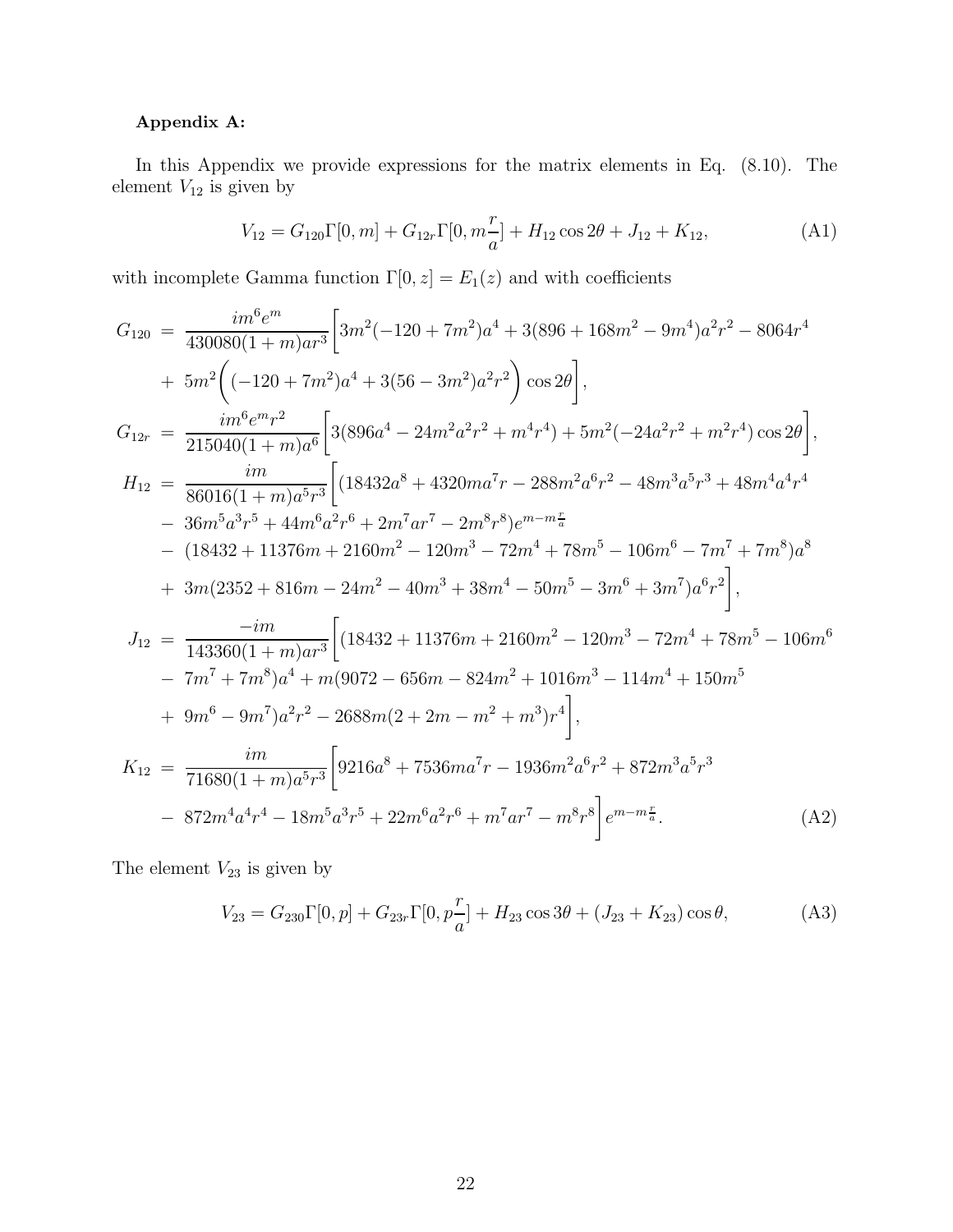with coefficients  $% \left\vert \cdot \right\rangle$ 

$$
G_{230} = \frac{ip^8 e^p}{14192640(1+p)r^4} \Biggl[ \left( p^2(385 - 9p^2)a^4 - 11(864 + 45p^2 - p^4)a^2r^2 + 15840r^4 \right) \cos \theta + 7p^2 \Biggl( (385 - 9p^2)a^4 - 11(45 - p^2)a^2r^2 \Biggr) \cos \theta \cos 2\theta \Biggr],
$$
  
\n
$$
G_{23r} = \frac{-ip^8 e^p r^3}{7096320(1+p)a^7} \Biggl[ (3168a^4 - 55p^2a^2r^2 + p^4r^4) \cos \theta - (385p^2a^2r^2 - 7p^4r^4) \cos \theta \cos 2\theta \Biggr],
$$
  
\n
$$
H_{23} = \frac{ip}{4055040(1+p)a^6r^4} \Biggl[ (-599040a^{10} - 171360pa^9r + 1440p^2a^8r^3 + 3120p^3a^7r^3 - 1200p^4a^6r^4 + 420p^5a^5r^5 - 172p^6a^4r^6 + 98p^7a^3r^7 - 106p^8a^2r^8 - 2p^9ar^9 + 2p^{10}r^{10})e^{p-p\frac{r}{a}} + (599040 + 385200p + 85680p^2 + 840p^3 - 2760p^4 + 1230p^5 - 554p^6 + 331p^7 - 367p^8 - 9p^9 + 9p^{10})a^{10} - 11p(19440 + 7920p + 360p^2 - 360p^3 + 150p^4 - 66p^5 + 39p^6 - 43p^7 - p^8 + p^9)a^8r^2 \Biggr],
$$
  
\n
$$
J_{23} = \frac{ip}{3153920(1+p)r^4} \Biggl[ (599040 + 385200p + 85680p^2 + 840p^3 - 2760p^4 + 1230p^5
$$

Finally, the element  ${\cal V}_{22}$  is given by

$$
V_{22} = \Re\left[G_{220}^{+}\Gamma[0,p] + G_{22r}^{+}\Gamma[0,p_{a}^{+}] + G_{220}^{-}\Gamma[0,m] + G_{22r}^{-}\Gamma[0,m_{a}^{+}] \right] + G_{2202}\Gamma[0,2s] + G_{22r2}\Gamma[0,2s_{a}^{+}] + H_{22}\cos 3\theta + J_{22}\cos \theta,
$$
\n(A5)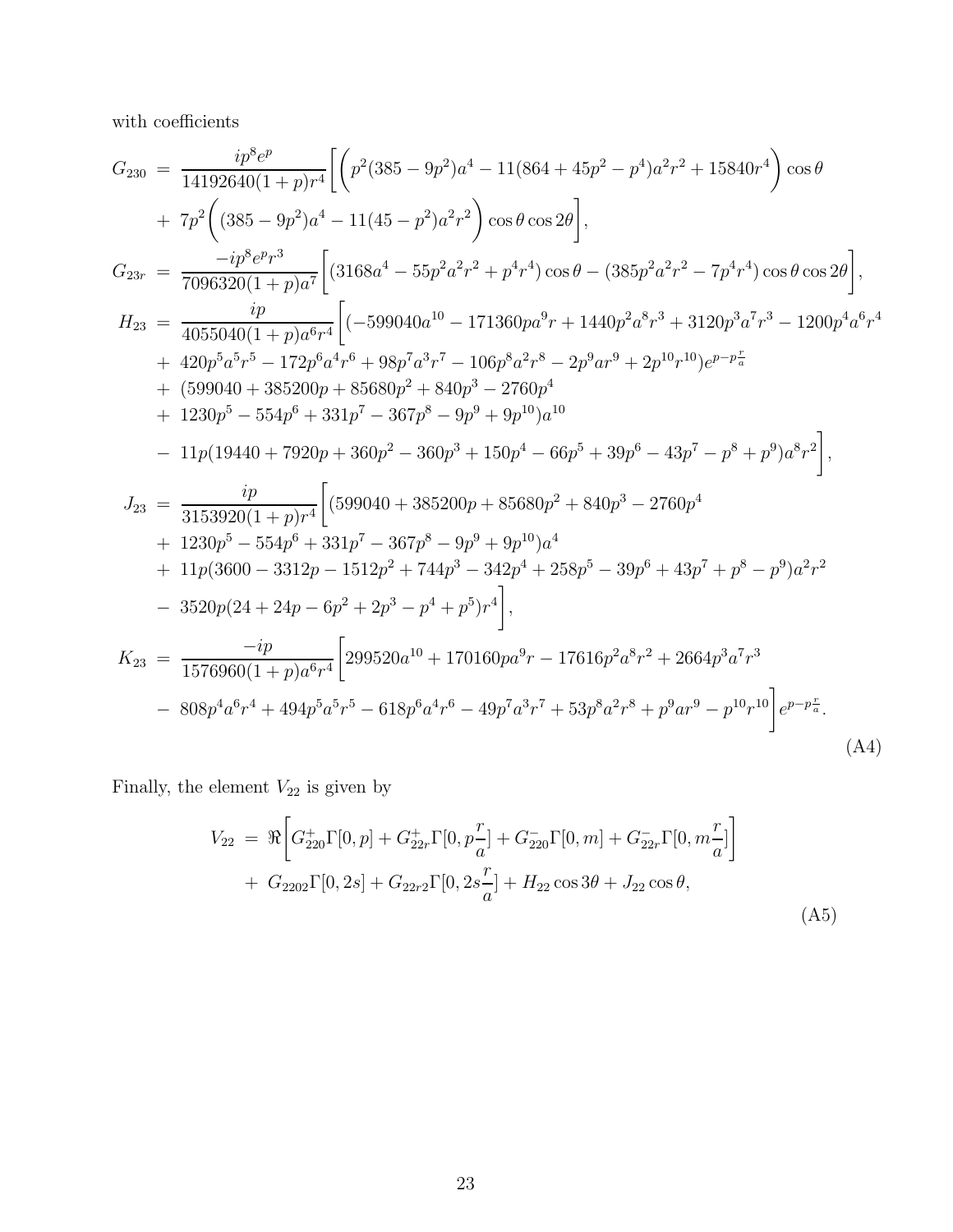with coefficients

$$
G_{209}^{+} = \frac{-im^{5}e^{im}}{28385280r^{4}} - \frac{1+2s+2s^{2}}{1+2s+2s^{2}} \Biggl[ (616+9m^{2})a^{4}-11(72+m^{2})a^{2}r^{2} \Biggr] (9\cos\theta+7\cos3\theta),
$$
  
\n
$$
G_{20r}^{+} = \frac{-im^{5}e^{im}r^{5}}{14192640a^{7}} - \frac{6+6m+3m^{2}+m^{3}}{1+2s+2s^{2}} (88a^{2}+m^{2}r^{2})(9\cos\theta+7\cos3\theta),
$$
  
\n
$$
G_{220}^{-} = \frac{ip^{6}e^{m}}{14192640r^{4}} - \frac{6+6p+3p^{2}+p^{3}}{1+2s+2s^{2}} \Biggl[ \Biggl( p^{2}(154+9p^{2})a^{4}+11(1728-18p^{2}-p^{4})a^{2}r^{2} - 31680r^{4} \Biggr) \cos\theta + 7p^{2} \Biggl( (154+9p^{2})a^{4}-11(18+p^{2})a^{2}r^{2} \Biggr) \cos\theta \cos2\theta \Biggr],
$$
  
\n
$$
G_{22r}^{-} = \frac{ip^{6}e^{m}r^{3}}{7096320a^{7}} - \frac{6+6p+3p^{2}+p^{3}}{1+2s+2s^{2}} \Biggl[ (6336a^{4}+22p^{2}a^{2}r^{2}+p^{4}r^{4})\cos\theta + p^{7}(22a^{2}r^{2}+p^{2}r^{4})\cos\theta + p^{7}(22a^{2}r^{2}+p^{2}r^{4})\cos\theta - 11(8+2s+2s^{2})r^{4} \Biggl[ (9s^{4}a^{4}-11(27+s^{4})a^{2}r^{2}+495r^{4})\cos\theta + 7s^{4}(9a^{4}-11a^{2}r^{2})\cos\theta \cos2\theta \Biggr],
$$
  
\n
$$
G_{22r2}^{-} = \frac{2s^{6}e^{2s}r^{3}}{1155(1+2s+2s^{2})a^{7}} \Big
$$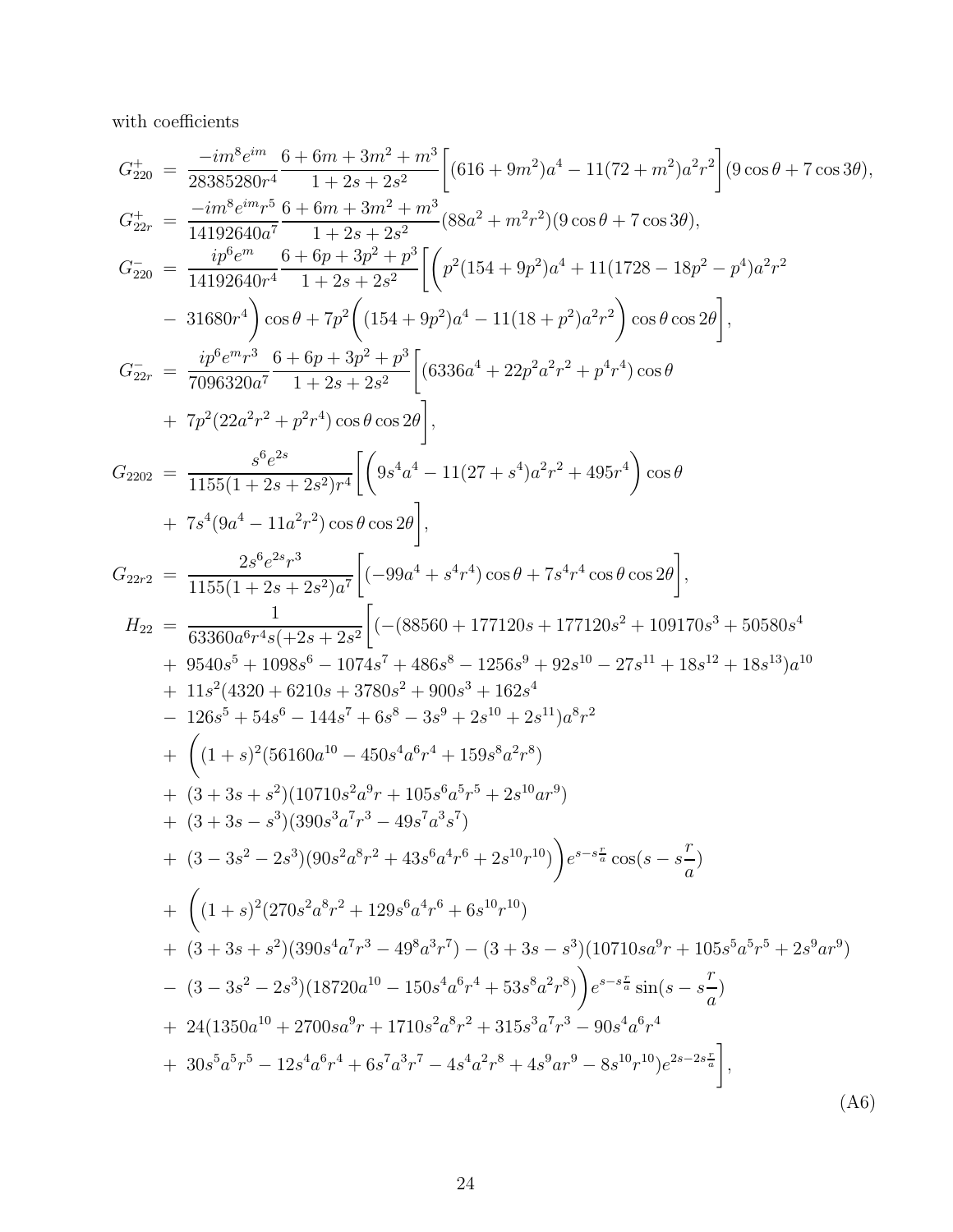$$
J_{22} = \frac{1}{49280a^{6}r^{4}s(1+2s+2s^{2})}\Big[880s^{3}(18+24s+12s^{2}-12s^{3}+3s^{4}-2s^{5}-2s^{6})a^{6}r^{4}+11s^{2}(1728+2466s+1476s^{2}+324s^{3}+738s^{4}-270s^{5}+150s^{6}-48s^{7}+6s^{8}-3s^{9}+2s^{10}+2s^{11})a^{8}r^{2}-(88560+177120s+177120s^{2}+109170s^{3}+50580s^{4}+9540s^{5}+1098s^{6}-1074s^{7}+486s^{8}-1256s^{9}+94s^{10}-27s^{11}+18s^{12}+18s^{13})a^{10}+((1+s)^{2}(56160a^{10}+606s^{4}a^{6}r^{4}+159s^{8}a^{2}r^{8})+(3+3s+s^{2})(21270s^{2}a^{9}r-247s^{6}a^{5}r^{5}+2s^{10}ar^{9})-(3+3s-s^{3})(666s^{3}a^{7}r^{3}+49s^{7}a^{3}r^{7})+ (3-3s^{2}-2s^{3})(2202s^{2}a^{8}r^{2}-309s^{6}a^{4}r^{6}+2s^{10}r^{10})\Big)e^{s-s\frac{r}{a}}cos(s-s\frac{r}{a})+((1+s)^{2}(6606s^{2}a^{8}r^{2}-927s^{6}a^{4}r^{6}+6s^{10}r^{10})-(3+3+s^{2})(666s^{4}a^{7}r^{3}+49s^{8}a^{3}r^{7})-(3-3s^{2}-2s^{3})(18720a^{10}+202s^{4}a^{6}r^{4}+53s^{8}a^{2}r^{8})-(3+3s-s^{3})(21270s a^{9}r-247s^{5}a^{5}r^{5}+2s^{9}ar^{9})\Big)e^{s-s\frac{r}{a}}sin(s-s\frac{r}{
$$

The complexity of the above expressions reflects that of the Reynolds force density in Eq.  $(6.4)$  compounded with that of the Green function in Eq.  $(7.6)$ .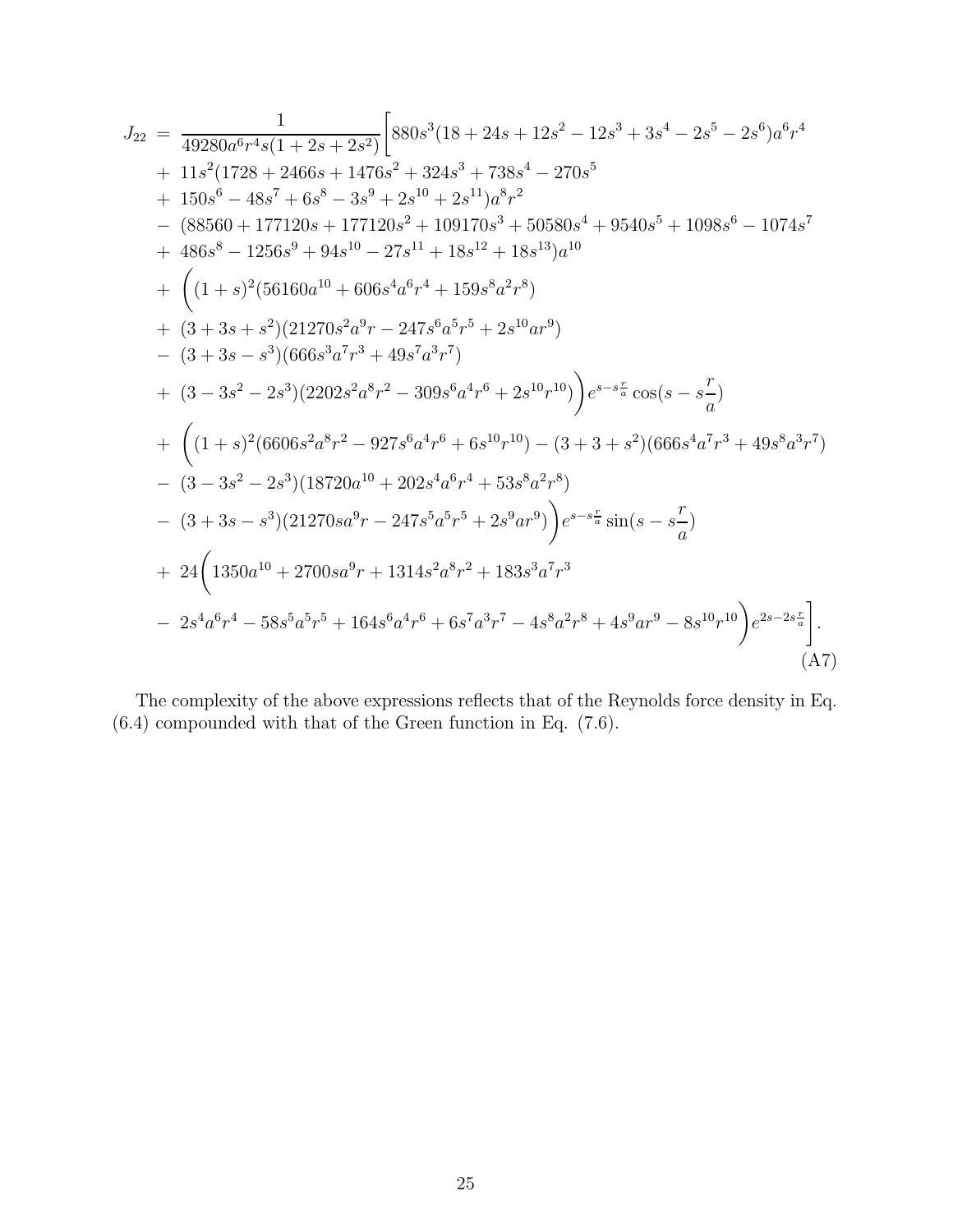- <span id="page-25-0"></span>[1] M. J. Lighthill, "On the squirming motion of nearly spherical deformable bodies through liquids at very small Reynolds numbers", Commun. Pure Appl. Math. 5, 109 (1952).
- <span id="page-25-1"></span>[2] J. R. Blake, "A spherical envelope approach to ciliary propulsion", J. Fluid Mech. 46, 199 (1971).
- <span id="page-25-2"></span>[3] J. Happel and H. Brenner, Low Reynolds number hydrodynamics (Noordhoff, Leyden, 1973).
- <span id="page-25-3"></span>[4] E. M. Purcell, "Life at low Reynolds number", Am. J. Phys. 45, 3 (1977).
- <span id="page-25-4"></span>[5] E. Lauga and T. R. Powers, "The hydrodynamics of swimming microorganisms", Rep. Prog. Phys. 72, 09660 (2009).
- <span id="page-25-5"></span>[6] B. U. Felderhof and R. B. Jones, "Inertial effects in small-amplitude swimming of a finite body", Physica A 202, 94 (1994).
- <span id="page-25-6"></span>[7] B. U. Felderhof and R. B. Jones, "Small-amplitude swimming of a sphere", Physica A 202, 119 (1994).
- <span id="page-25-7"></span>[8] B. U. Felderhof and R. B. Jones, "Swimming of a sphere in a viscous incompressible fluid with inertia", Fluid Dyn. Res. 49, 045510 (2017).
- <span id="page-25-8"></span>[9] S. Wang and A. M. Ardekani, "Inertial squirmer", Phys. Fluids 24, 101902 (2012).
- <span id="page-25-9"></span>[10] A. S. Khair and N. G. Chisholm, "Expansions at small Reynolds numbers for the locomotion of a spherical swimmer", Phys. Fluids 26, 011902 (2014).
- <span id="page-25-10"></span>[11] N. G. Chisholm, D. Legendre, E. Lauga and A. S. Khair, "A squirmer across Reynolds numbers", J. Fluid Mech. 796, 233 (2016).
- <span id="page-25-11"></span>[12] T. A. Spelman and E. Lauga, "Arbitrary axisymmetric steady streaming: Flow, force and propulsion", J. Eng. Math. 105, 31 (2017).
- <span id="page-25-12"></span>[13] S. Wang and A. M. Ardekani, "Unsteady swimming of small organisms", J. Fluid Mech. 702, 286 (2012).
- <span id="page-25-13"></span>[14] B. U. Felderhof and R. B. Jones, "Hydrodynamic scattering theory of flow about a sphere", Physica A 136, 77 (1986).
- <span id="page-25-14"></span>[15] M. Abramowitz and I. A. Stegun, Handbook of Mathematical Functions (Dover, New York, 1965).
- <span id="page-25-15"></span>[16] B. U. Felderhof, "Force density induced on a sphere in linear hydrodynamics, I. Fixed sphere, stick boundary conditions", Physica A 84, 557 (1976).
- <span id="page-25-16"></span>[17] A. R. Edmonds, Angular Momentum in Quantum Mechanics (Princeton University Press, Princeton (N.J.), 1974).
- <span id="page-25-17"></span>[18] B. U. Felderhof and R. B. Jones, "Optimal translational swimming of a sphere at low Reynolds number", Phys. Rev. E 90, 023008 (2014).
- <span id="page-25-18"></span>[19] T. Ishikawa, M. P. Simmonds, and T. J. Pedley, "Hydrodynamic interaction of two swimming model microorganisms", J. Fluid Mech. 568, 119 (2006).
- <span id="page-25-19"></span>[20] B. U. Felderhof, "Stokesian spherical swimmers and active particles", Phys. Rev. E 91, 043018 (2015).
- <span id="page-25-20"></span>[21] R. Schmitz and B. U. Felderhof, "Creeping flow about a spherical particle", Physica A 113, 90 (1982).
- <span id="page-25-21"></span>[22] D. J. Acheson, Elementary Fluid Dynamics (Clarendon, Oxford, 1990).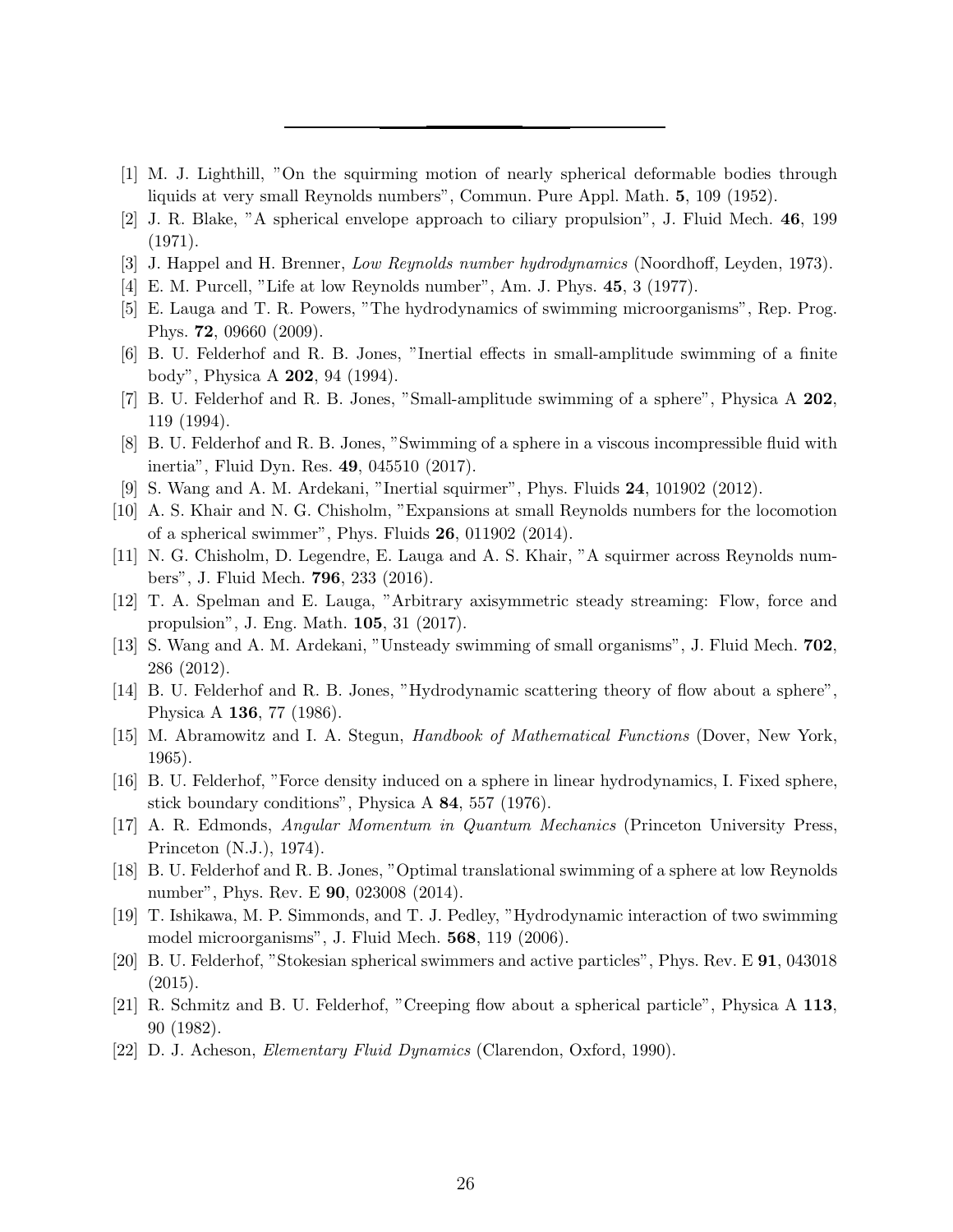#### Figure captions

### Fig. 1

Plot of the reduced swimming velocity  $U_{red}(s)$  as a function of scale number s for the  $B_1B_2$ -swimmer with mode coefficients listed in Eq. (4.2) with  $B_2 = 5B_1$  (long dashes), compared with that for 12-swimmer with optimized coefficients  $(\mu_1^I, \kappa_2^I, \mu_2^I)$  = (1,  $-4i\sqrt{2}/3$ ,  $11i/(5\sqrt{2})$ ) (solid curve). We also plot the reduced swimming velocity  $U_{red}(s)$ as a function of scale number s for the 123-swimmer with mode coefficients listed in Eq.  $(4.5)$  (short dashes).

### Fig. 2

Plot of the reduced swimming velocity  $U_{red}(s)$  as a function of scale number s for the 12-swimmer with mode coefficients  $\mu_1^I = 1, \kappa_2^I = i\sqrt{10}/3, \mu_2^I = 0$  (solid curve), for the 123swimmer with mode coefficients listed in Eq. (4.3) (long dashes), and for the 23-swimmer with mode coefficients listed in Eq.  $(4.4)$  (short dashes).

### Fig. 3

Net flow pattern for potential 12-swimmer with stroke specified by coefficients  $\mu_1^I$  =  $1, \kappa_2^I = 0, \mu_2^I = i/\sqrt{2}$ . The flow is independent of scale number s.

### Fig. 4

Net flow pattern for 12-swimmer with stroke specified by coefficients  $\mu_1^I = 1, \kappa_2^I =$  $-4i\sqrt{2}/3, \mu_2^I = 11i/(5\sqrt{2})$  for scale number  $s = 0.1$ .

### Fig. 5

Same as in Fig. 4 for scale number  $s = 10$ .

#### Fig. 6

Plot of the z-component of the net flow velocity in the equatorial plane  $\theta = \pi/2$  for the swimmer of Fig. 5, separately for  $v_{Sz}$  (solid curve) and  $v_{Vz}$  (dashed curve).

#### Fig. 7

Net flow pattern for 123-swimmer with stroke specified by the coefficients in Eq. (4.5) for scale number  $s = 10$ .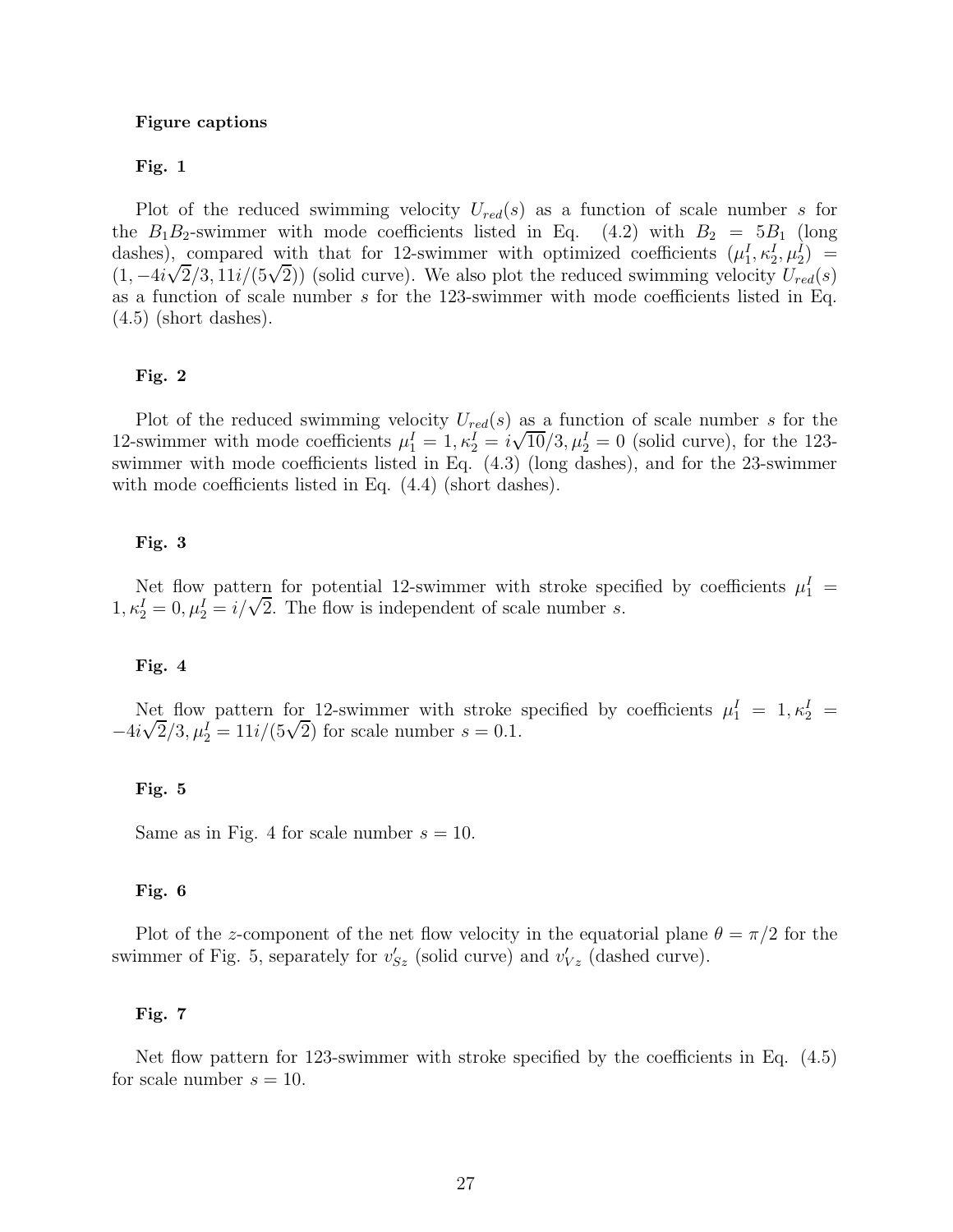

FIG. 1: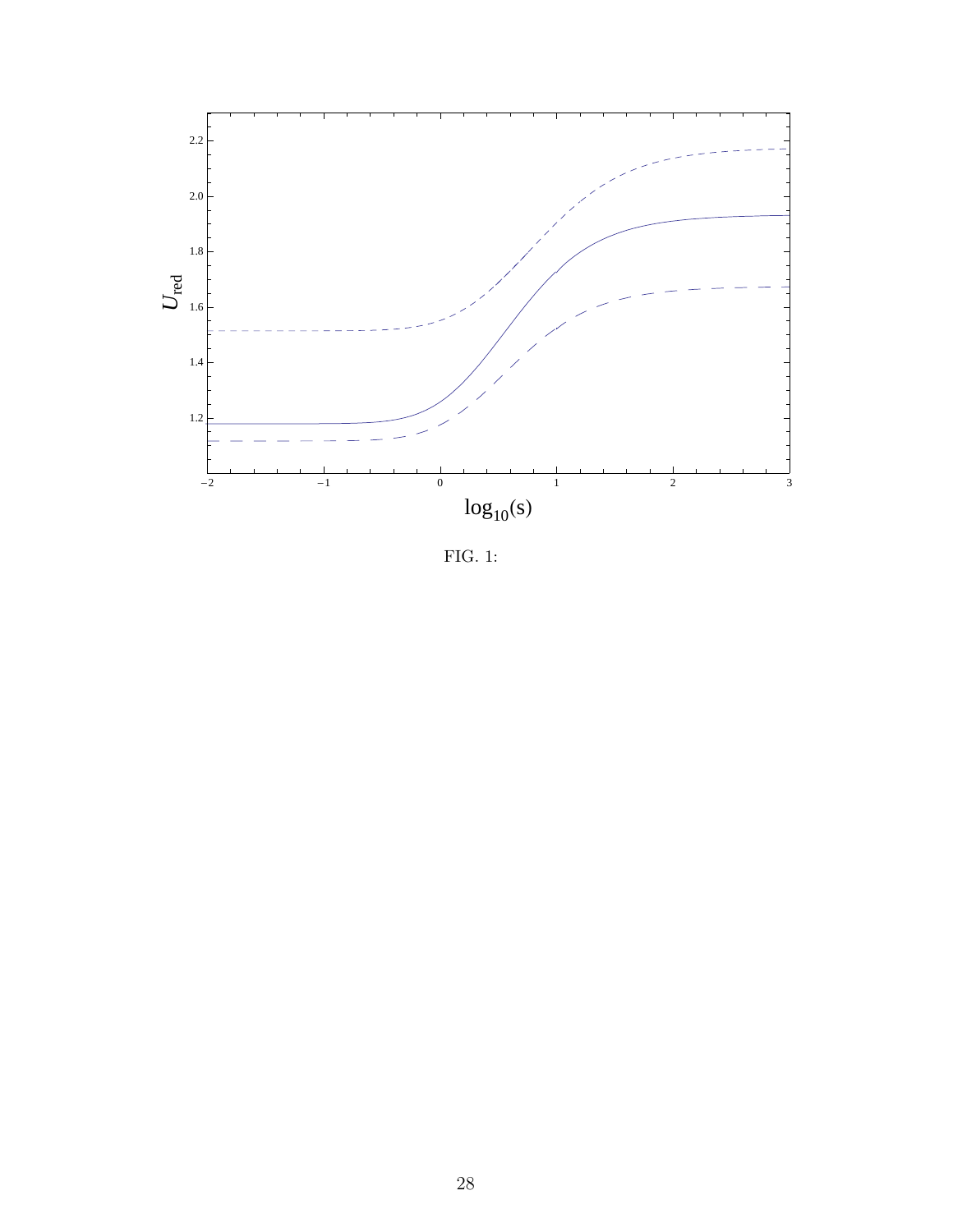

FIG. 2: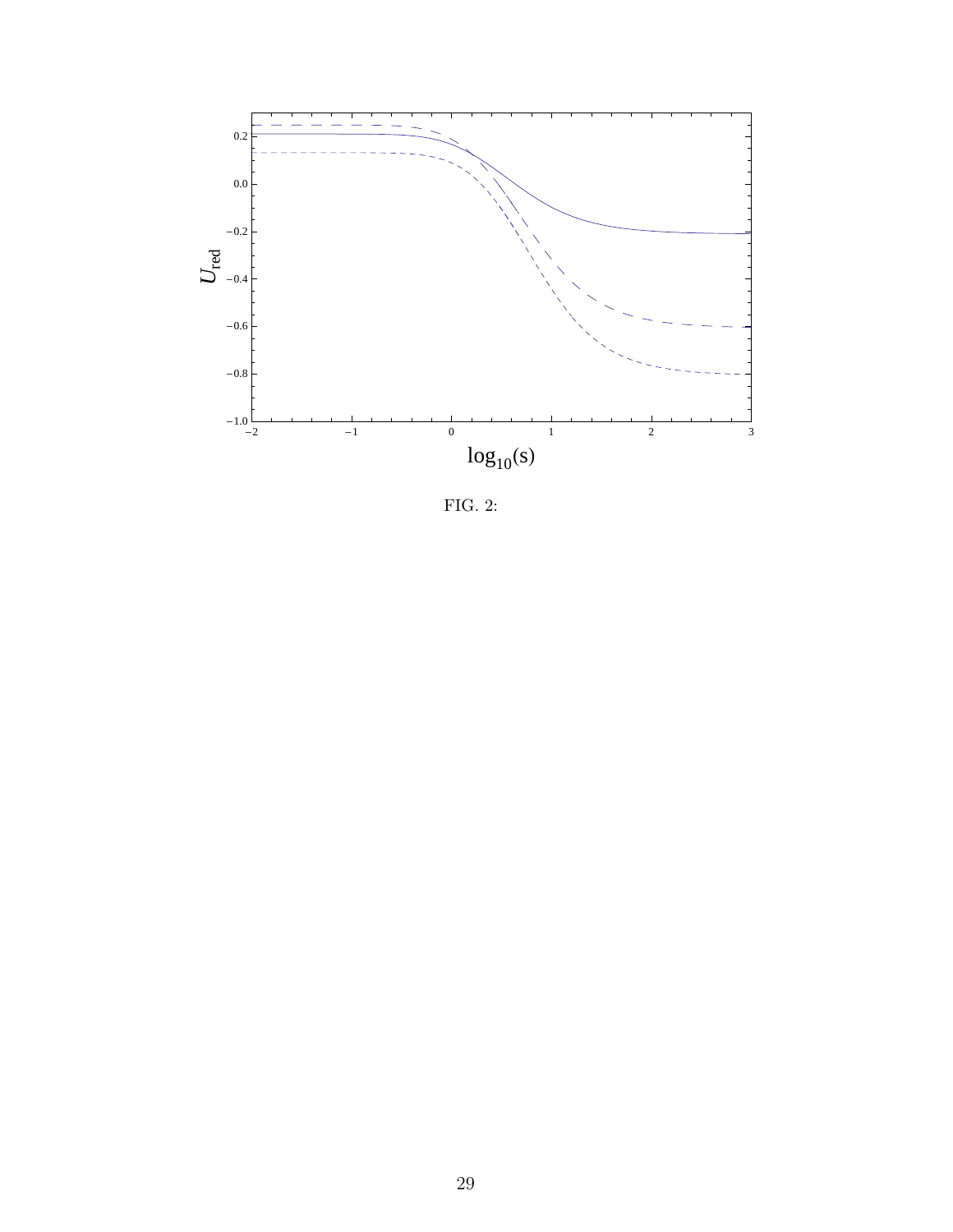

FIG. 3: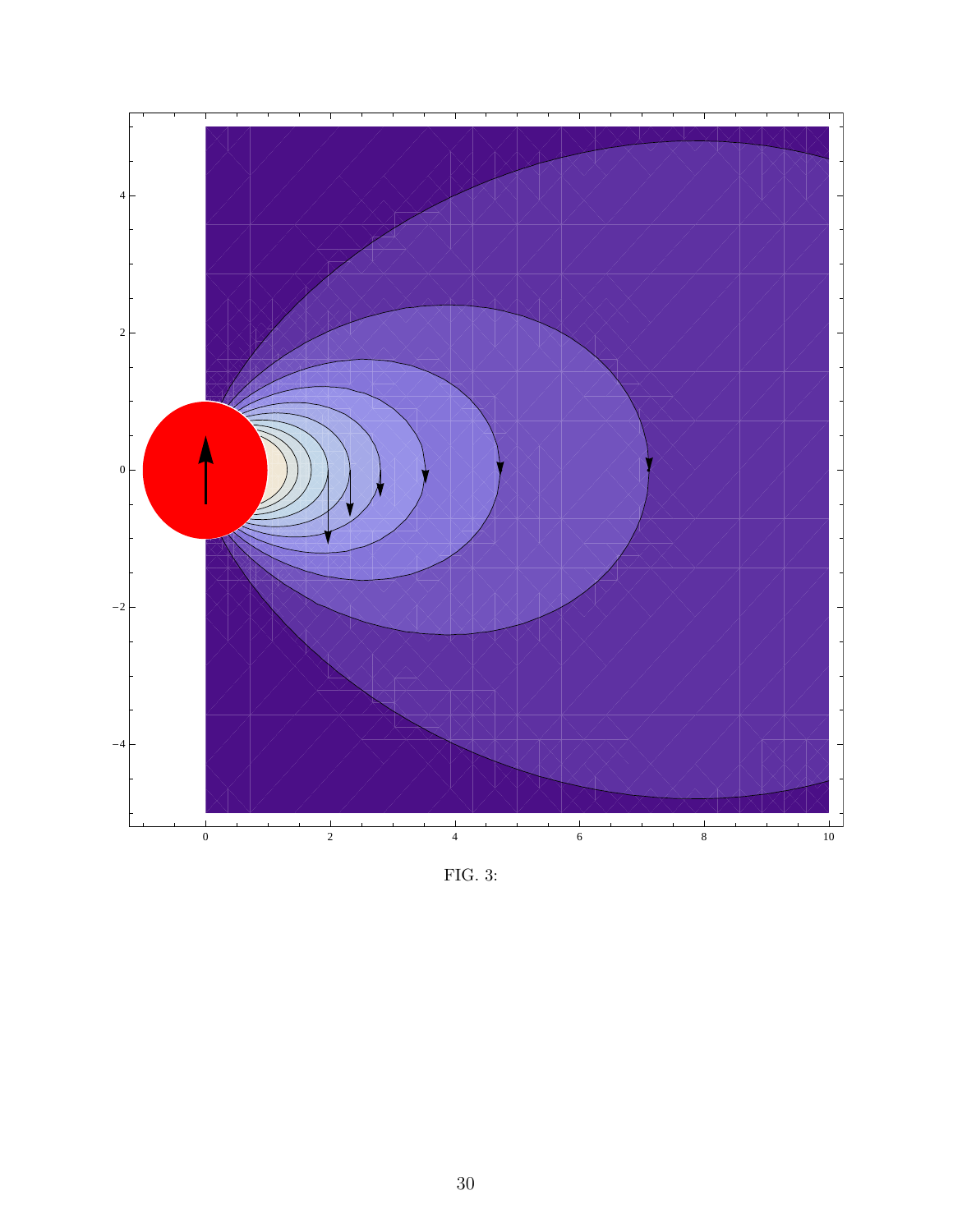

FIG. 4: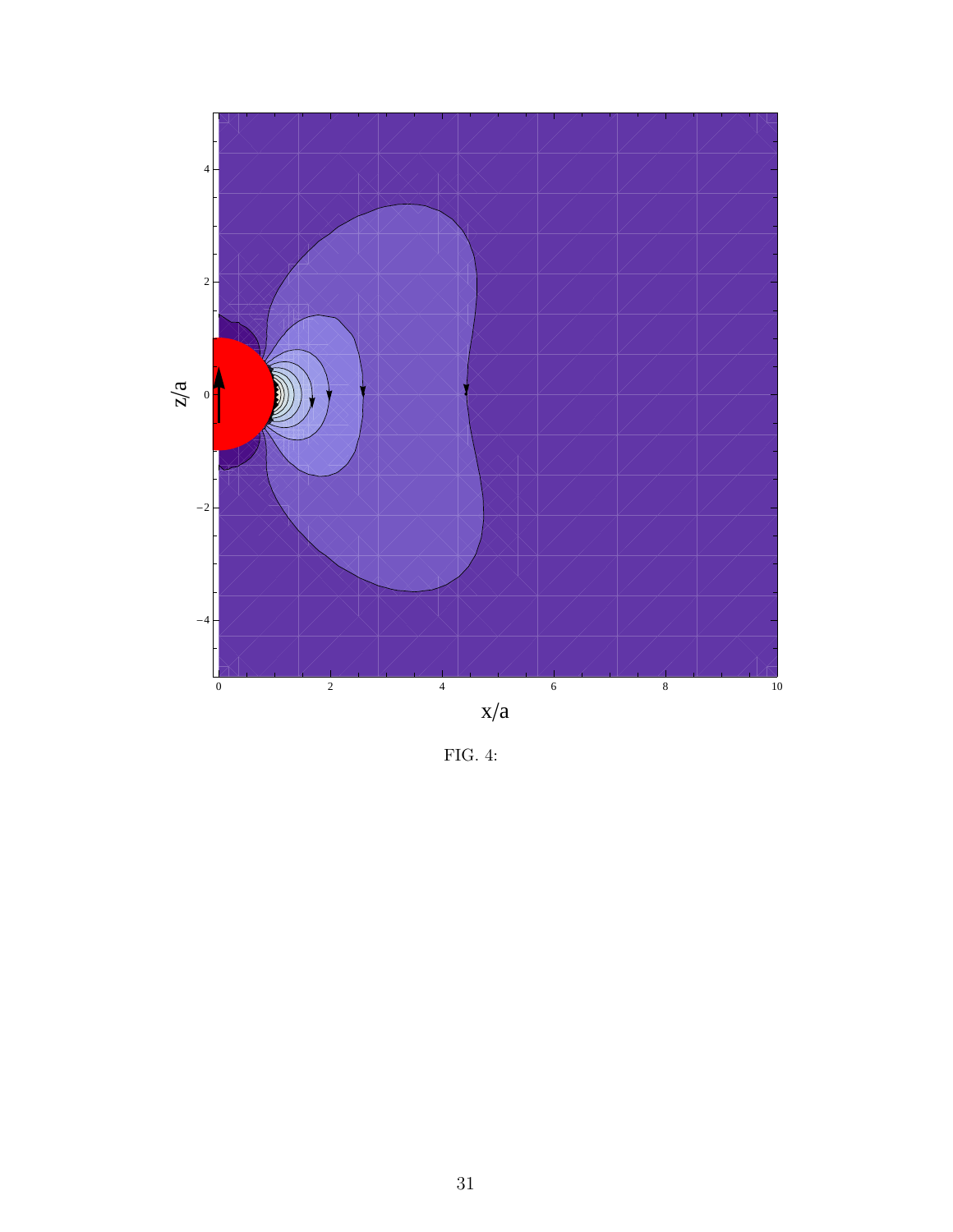

FIG. 5: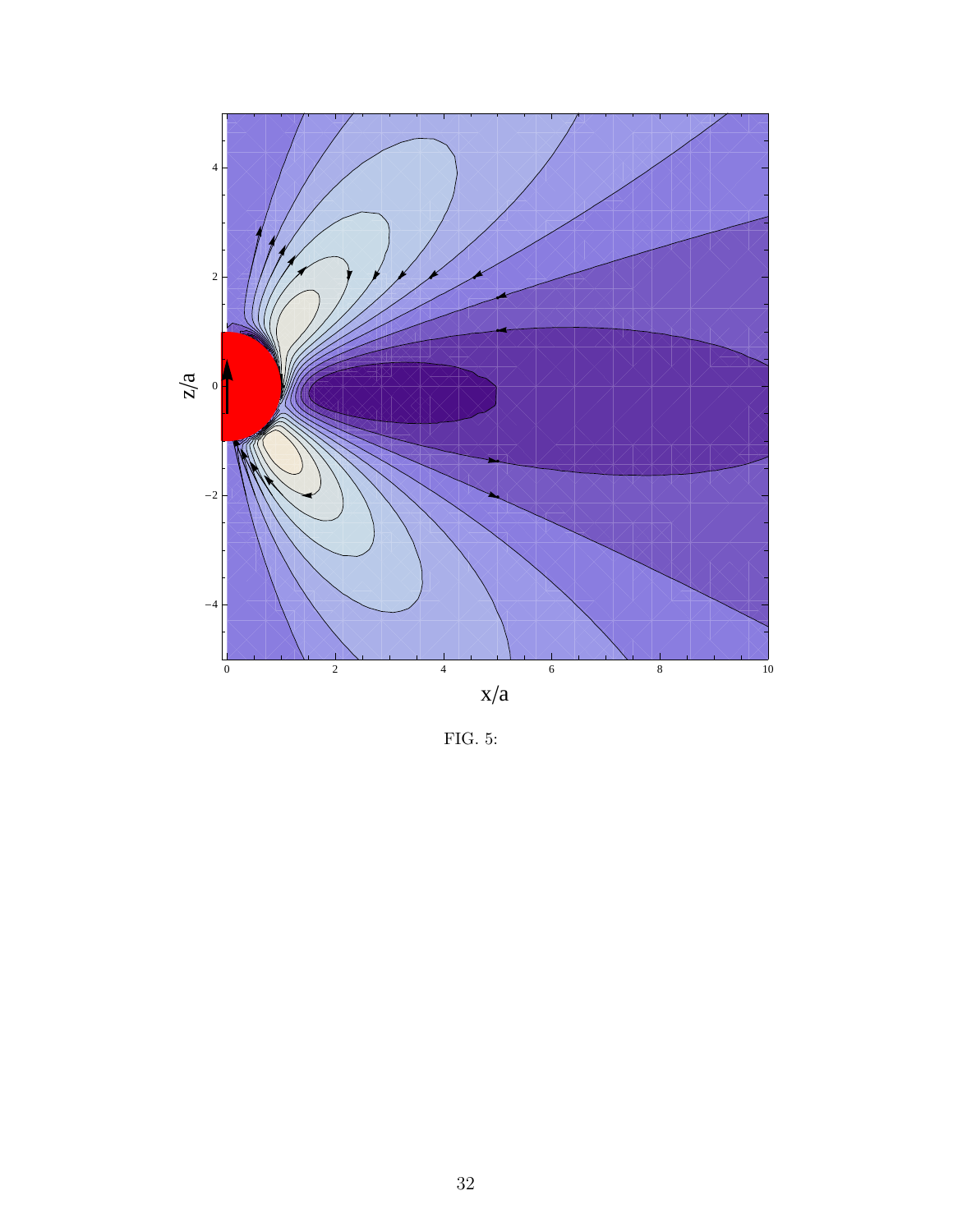

FIG. 6: